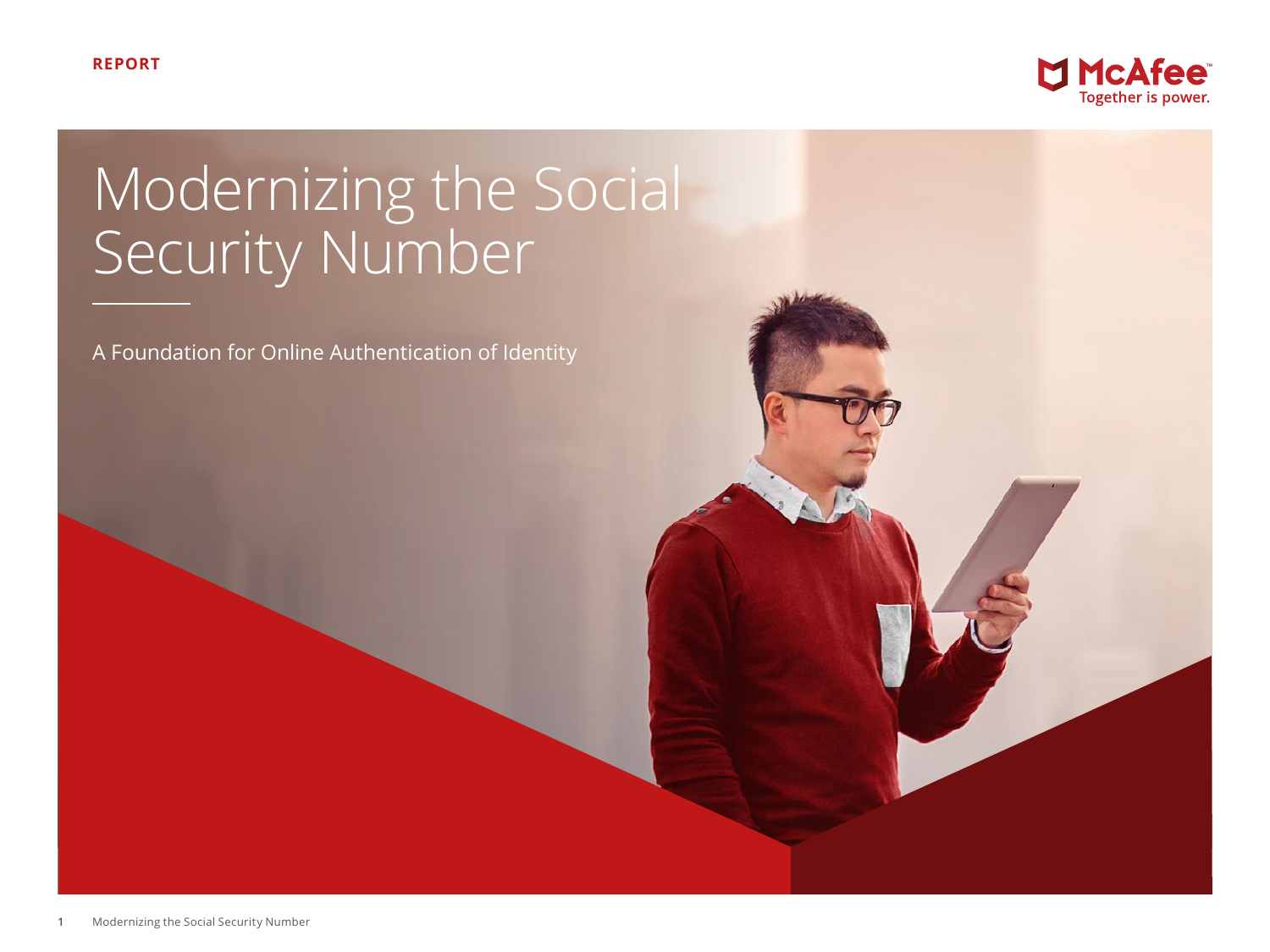# **Table of Contents**



- **[The SSN's Potential Online Role](#page-3-0)**
- **[How Online Authentication Works](#page-4-0)**



**[Efforts at Better Online Identity](#page-6-0)** 



- **[Options for a More Secure SSN](#page-15-0)**
	- **[Blockchain](#page-16-0)**
	- **[Mobile Apps](#page-16-0)**
	- **[Public Key Infrastructure \(PK](#page-17-0)I)**
	- **[Federated Identity](#page-17-0)**
	- **[Biometric Identifiers](#page-18-0)**
- **[Ending the SSN's Role as a Credential](#page-19-0)**
- **[The Credit Card Model](#page-20-0)**
- **[Replacing a Compromised SSN](#page-22-0)**
- **[Moving Ahead](#page-23-0)**



- **[What Other Countries Do](#page-9-0)** 
	- **[Estonia](#page-10-0)**
	- **[German](#page-10-0)**
	- **[Norway](#page-11-0)**
	- **[Sweden](#page-12-0)**
	- **[India](#page-12-0)**
	- **[United Kingdom](#page-13-0)**
- **[Better Credential or Better SSN?](#page-14-0)**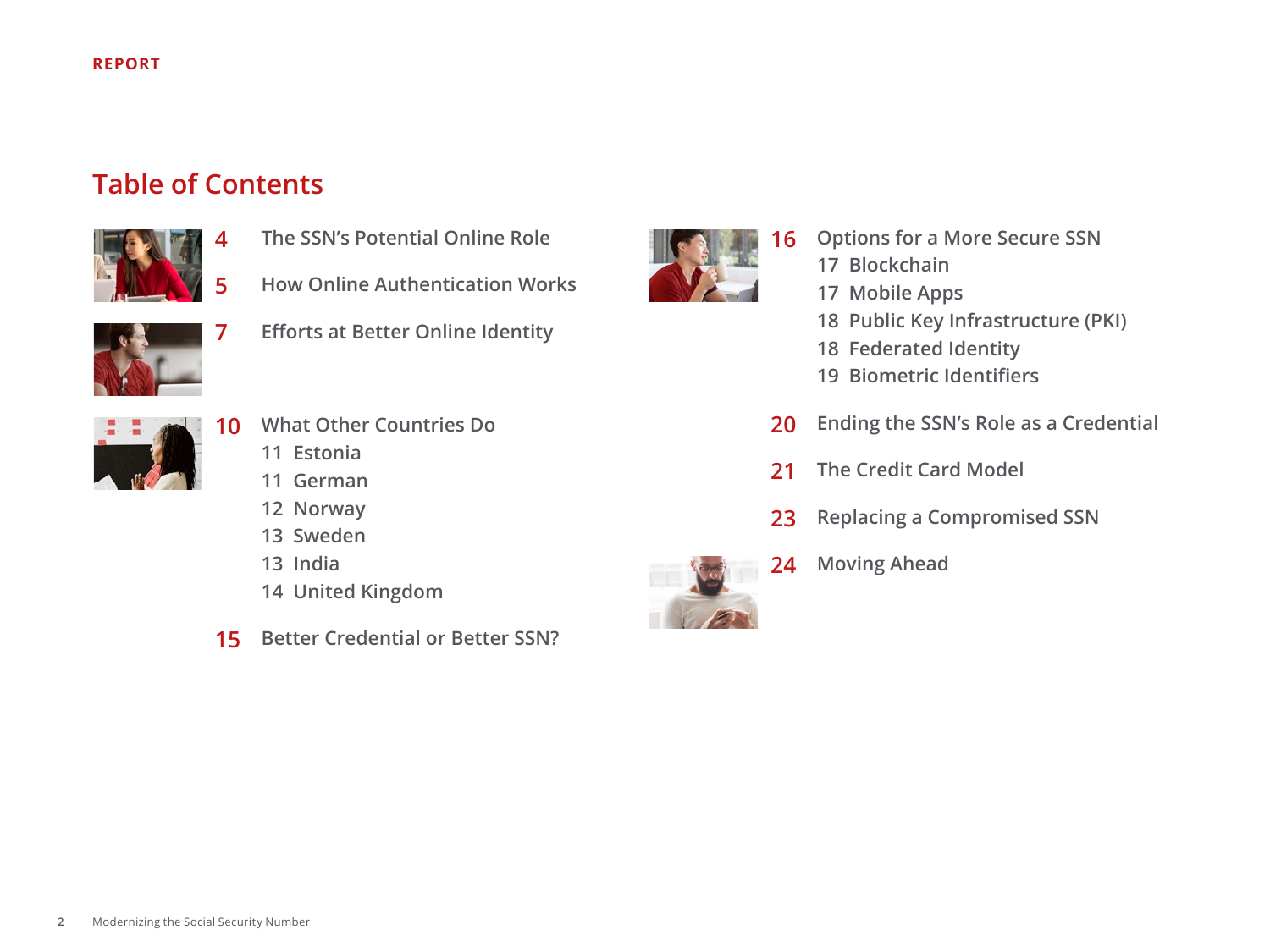Anonymity and lack of trust are among the internet's biggest problems. Securely establishing identity online has been difficult from the start.

# **Introduction**

The Social Security Number (SSN) is the U.S. de facto national identifier, linking disparate records held by a wide range of public and private entities to a single individual. More than 453 million SSNs have been issued; they are unique to one individual, as SSNs are not reused.<sup>1</sup> This nine-digit number has become the core credential for government and commercial purposes—things for which it was never designed. Modernizing the SSN gives the U.S. an opportunity to fix one of the internet's most pressing problems: authentication.

Anonymity and lack of trust are among the internet's biggest problems. Securely establishing identity online has been difficult from the start. Traditional methods of identification using physical credentials, developed over decades of practice, are inadequate for the digital world. There have been many efforts to improve authentication of online identity, but authentication remains a problem. This is a particular challenge for the United States, given political sensitivities about the government' role and privacy. The solutions developed in many other countries for improved online identification—which usually involves a government-issued, national identity system or card—are not available here.

**This report was researched and written by:**

James Andrew Lewis, *Senior Vice President, Center for Strategic and International Studies (CSIS)* 

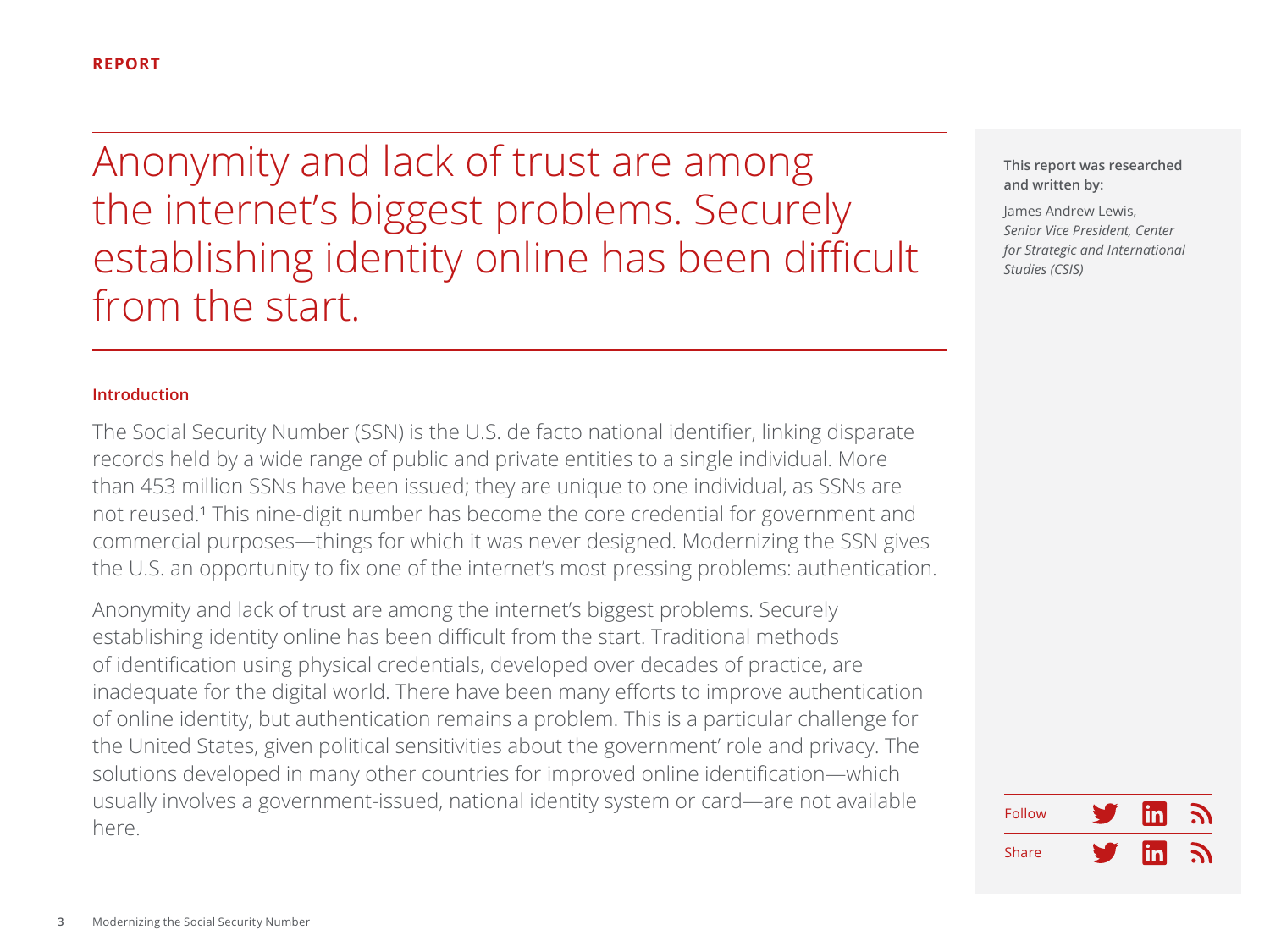<span id="page-3-0"></span>In the United States, the SSN is often the starting point for confirming an identity. Americans use the SSN to identify themselves in a broad range of transactions, but the SSN is easily stolen and misused. It is an appealing target for cybercriminals, who use stolen SSNs for a variety of fraudulent activities, or sell them in bulk on the cybercrime black market. Once stolen, it is difficult to reissue or replace the SSN, making it a weak foundation for online identity. Some estimates say that between 60 percent and 80 percent of all SSNs have been stolen. This means that the SSN as an identifier is compromised, given the scale of the data breaches of the last few years and the commercialization of stolen SSNs on cybercriminal markets.

But the SSN has been woven into the fabric of commerce, online and off, in ways that make it difficult to replace. Hundreds of millions of accounts—credit cards, banking, education, health, and perhaps most importantly, taxation—rely on the SSN. The SSN as an identifier needs to be fixed. Moving to a formal national identity system (the solution used by most other countries) faces both technical and political challenges in the United States that make it very difficult to even begin such an initiative. Given these constraints, this report looks at possible means to strengthen the SSN and build on its success. The goal should be to turn the SSN into the secure foundation for digital credentials, by moving the SSN to smart cards and by adopting best practices from commercial experience (especially in credit cards) so as to create the trusted foundation for innovation in improved authentication of identity.

# **The SSN's Potential Online Role**

The United States never intended the SSN to serve as an identifier, but it has become firmly embedded into the fabric of U.S. commerce.² Internet commerce turned to the SSN from the start, since it is unique to single individuals, issued by a trusted source, and readily available at no cost. However, the SSN faces significant problems as an identifier, and after 80 years, it is time to modernize it. The goal for modernization should be to rebuild the SSN system as the foundation for online authentication of identity and to create a path for the private sector to develop authentication apps that are anchored in a modernized, digital SSN. The first step is to replace the paper social security card with a "smart card," a plastic card with an embedded chip, like the credit cards most of us carry.



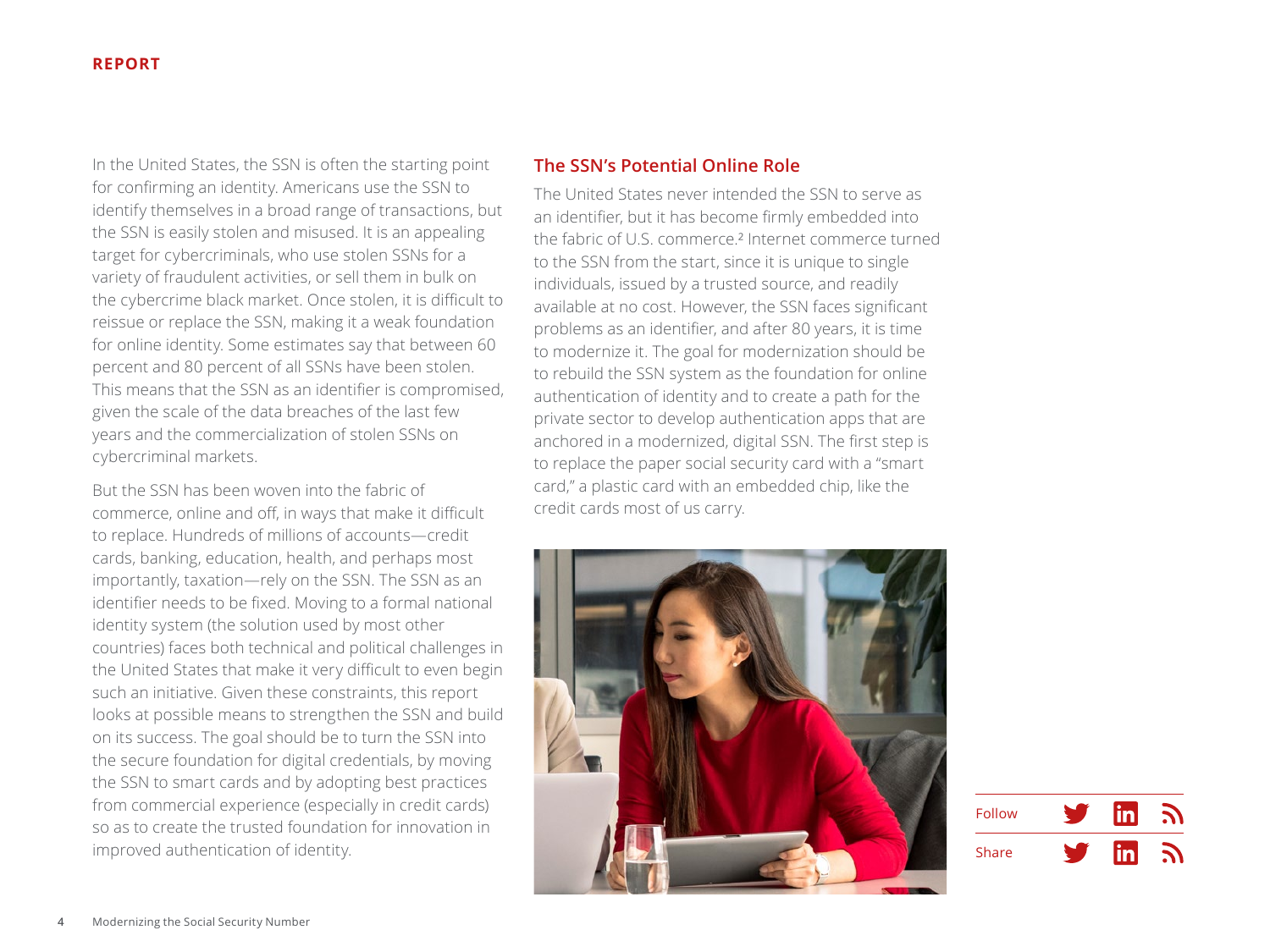<span id="page-4-0"></span>Adopting a smart card for the SSN creates new opportunities to build a commercially driven authentication system while providing immediate security benefits to the Social Security Administration (SSA). We can identify four core principles to guide SSN modernization:

- It must preserve the SSN's ability to link multiple records to the same individual.
- It should allow for replacement when an SSN has been compromised.
- It should be a first step towards stronger online authentication in the United States and take advantage of advances in technologies for data storage, processing, and connectivity.
- It should be done in a way that minimizes costs (including transition costs) and complexity for taxpayers.

# **How Online Authentication Works**

Authentication is the process of determining the trustworthiness of an assertion of identity. Online authentication is the process where an individual translates this assertion of identity into digital form and transfers it over a network to another party. In the United States, credentialing and identity documentation begin with a birth certificate and a Social Security Number (SSN). Neither was designed to work in a digital environment.

Online authentication is the process where an individual translates this assertion of identity into digital form and transfers it over a network to another party. In the United States, credentialing and identity documentation begin with a birth certificate and a Social Security Number (SSN). Neither was designed to work in a digital environment.

Authenticating an assertion of identity is based on relationships among four sets of actors: the disclosing party, the person (or device) that asserts its identity, the receiving party of that assertion, and the credential issuer (a credential is a document proving a person's identity). The credential links an individual to both a name and to the documentary record associated with the individual (e.g., school records, health records, and business accounts). The process of authentication begins with an assertion by the "disclosing party" to the "receiving party"; you assert "I am John Smith" and present various documents in support, which the receiving party can use to judge the validity of your assertion.

An easy way to think about this is going through Transportation Security Administration (TSA) checks at the airport. You present a credential, usually a driver's license that meets federal standards, to the TSA inspector, who reviews it to make sure it is not fraudulent. If the name and face on the license matches the name on the ticket and the face of the bearer, you are authorized to proceed.

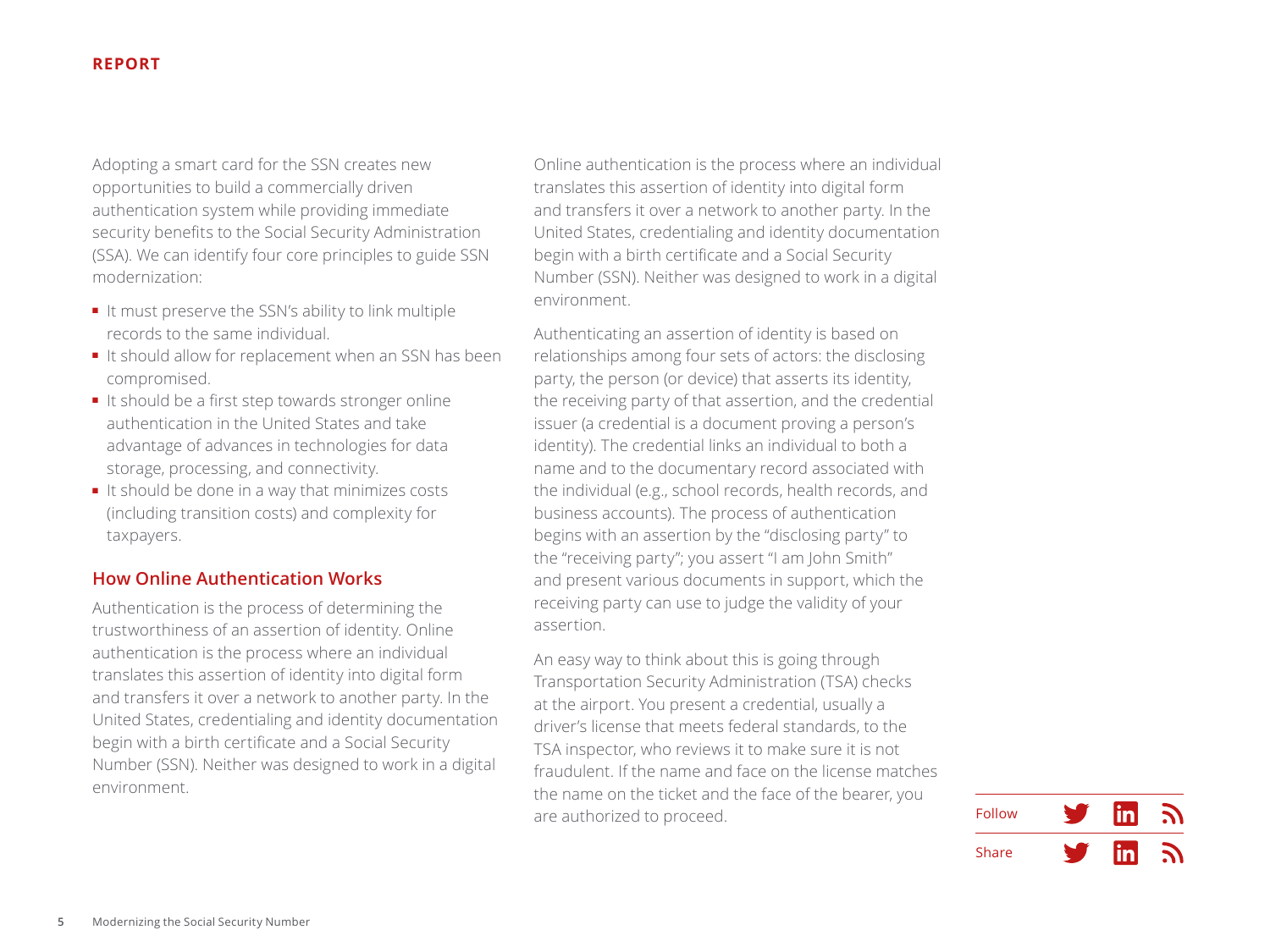In social situations, a verbal assertion of identity can be adequate, but most other transactions require some kind of documentary evidence to support the assertion. Instead of carrying around birth certificates or utility bills, the credential links an individual to both a name and to the documentary record associated with the individual.

There are many techniques that can be used for online authentication—passwords and other "shared secrets," biometrics, tokens, and smart cards. In all cases, the user must send data over a network. This means translating it into digital form. Each method has strengths and weaknesses. Passwords are the most common form of shared secrets and are the weakest, as they are ridiculously easy to guess or capture.

Enrollment is the process by which a person is issued a credential. Ideally, the credential issuer has done the work to verify an assertion of identity and provides some physical or software documentation as confirmation. This means that, whatever technology is used, a credential is only as good as the processes that lie behind its issuance.

The early internet, largely used by academic or research institutions, did not require strong authentication. Computers, of which there were relatively few in number, were usually located in some central facility where physical access could be controlled. Access to the internet and computers was often linked to a university or DOD-issued credential. Gaining access was akin

in some ways to the processes used to access a safe deposit box. This early environment of assumed trust changed rapidly by the end of the 1990s, when tens of millions of new users adopted the internet and remote connections with strangers you had never met became the norm, yet the legacy of weak authentication lives on.

A compromised SSN is often a key part of successful online fraud. False SSN's are easily acquired, and there are websites that produce the entire package—false name, address, email address, date of birth, and SSN.³ More sophisticated false identities include real SSNs that can be bought in cybercrime markets. SSN's can be used to create "synthetic identities," something that includes both false identities and identity theft. The constant breaches involving SSNs point to the need for a more secure and modernized system.

Most credentials we use today are ultimately based on a government document or record, like the SSN, and many credentialing processes use the SSN as the starting point to link a person to other records. New technologies can offer better approaches to authentication, but they still must be ultimately based on a trusted credential, which experience shows must be issued by the government. Ultimately, we may want to take advantage of the internet's ability to rapidly connect to other records, allowing a receiving party to verify an assertion of identity using multiple records rather than a credential, but even these records will require anchoring in something like the SSN.

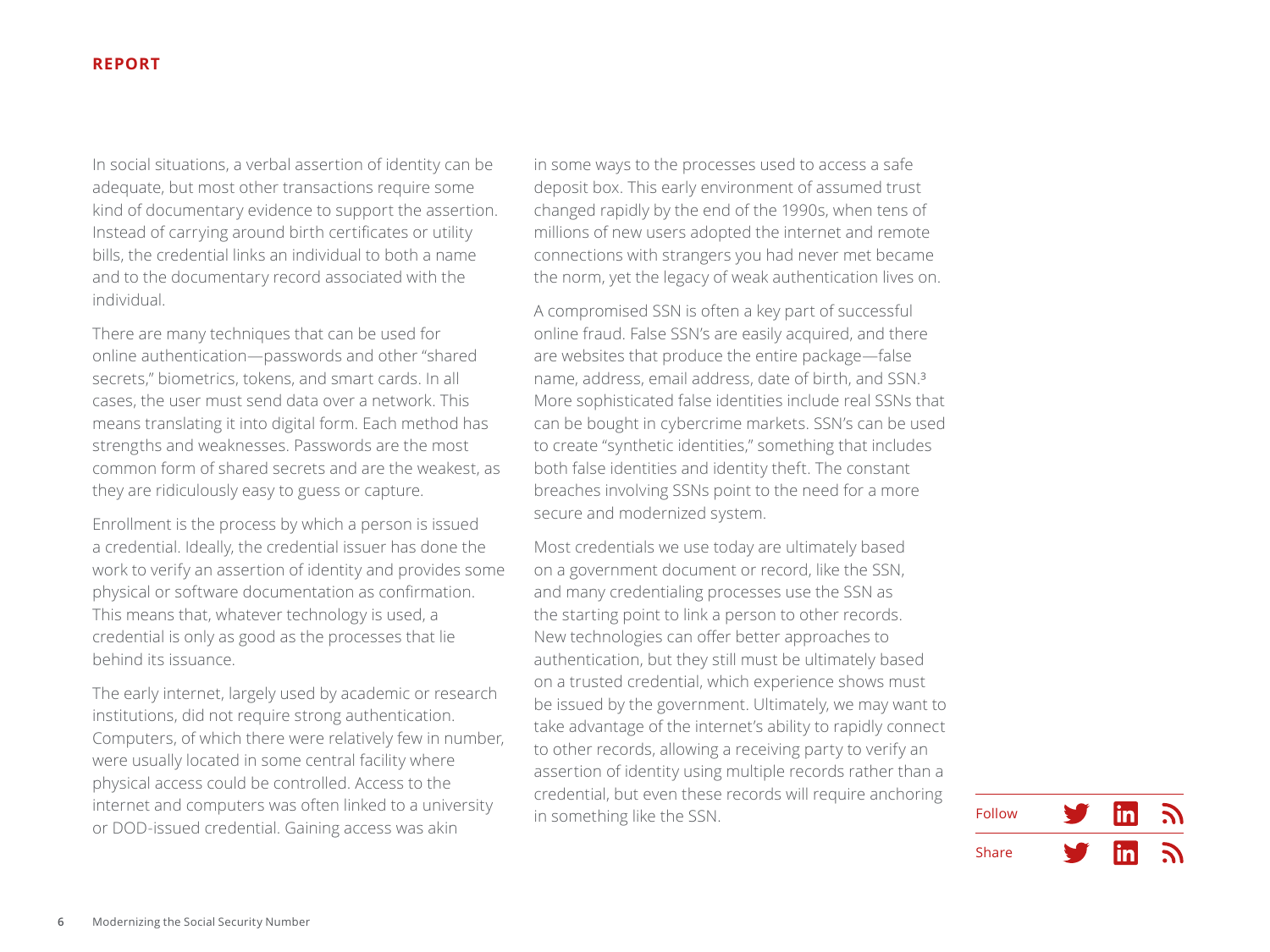<span id="page-6-0"></span>The SSN, as a foundational document, can also be strengthened. New technologies and advances in cryptography offer the possibility to make the SSN more secure. A modernized, secure SSN can provide a foundation for better online authentication in the private sector. Such an SSN should be secure, private, and replaceable once compromised. Focusing on the SSN as a core component of online identity, rather than trying to build some new overarching system for identity management, can help avoid some of the problems that undercut previous federal attempts to improve online identity.

# **Efforts at Better Online Identity**

The United States has tried many times in the last 20 years to improve digital authentication of identity, with key escrow in the 1990s, HSPD-12 in 2004, Real ID and the Electronic Authentication Partnership in 2004, and the National Strategy for Trusted Identities in Cyberspace (NSTIC) in 2012. None of these efforts have produced the desired outcome. One lesson we can draw from these experiences is that we should not use the government to create "the solution" to the authentication problem and instead use government to create the trusted foundation for markets and innovators to solve the authentication problem, the same way we lay the foundation of trust for financial transactions but let private institutions innovate and provide financial services.

In the 1990s, many governments including the United States focused their authentication efforts on creating public key infrastructures (PKI), building the legal framework for digital signatures where a digital signature would be treated the same as a paper and ink signature, or creating a key escrow system, where a "trusted third party" would hold encryption keys. Federal PKI and key escrow proposals ran into fierce opposition from privacy groups.

An early federal effort to adjust identification to the online environment was the Electronic Signatures in Global and National Commerce Act of 2000, which gave an electronic signature the same legal weight as those executed with paper and ink. However, e-signatures did not provide strong authentication for online transactions.

Other Federal efforts pursued Key Escrow solutions to authentication. Key Escrow was the culmination of several attempts that began with the Clipper Chip to develop a system of trusted third parties using sophisticated encryption to protect data and authenticate users. Key escrow solutions faced implementation and cost problems as well as strong opposition from privacy groups. More importantly, there was not a market for escrow services, in part because they could add expensive and technical complications at a time when users underestimated the cybersecurity threat. Key escrow depends on a trusted third party; interviews showed there was no such thing as a trusted third party in the absence of the experience and legal structures assigning cost and liability found in paper transactions.

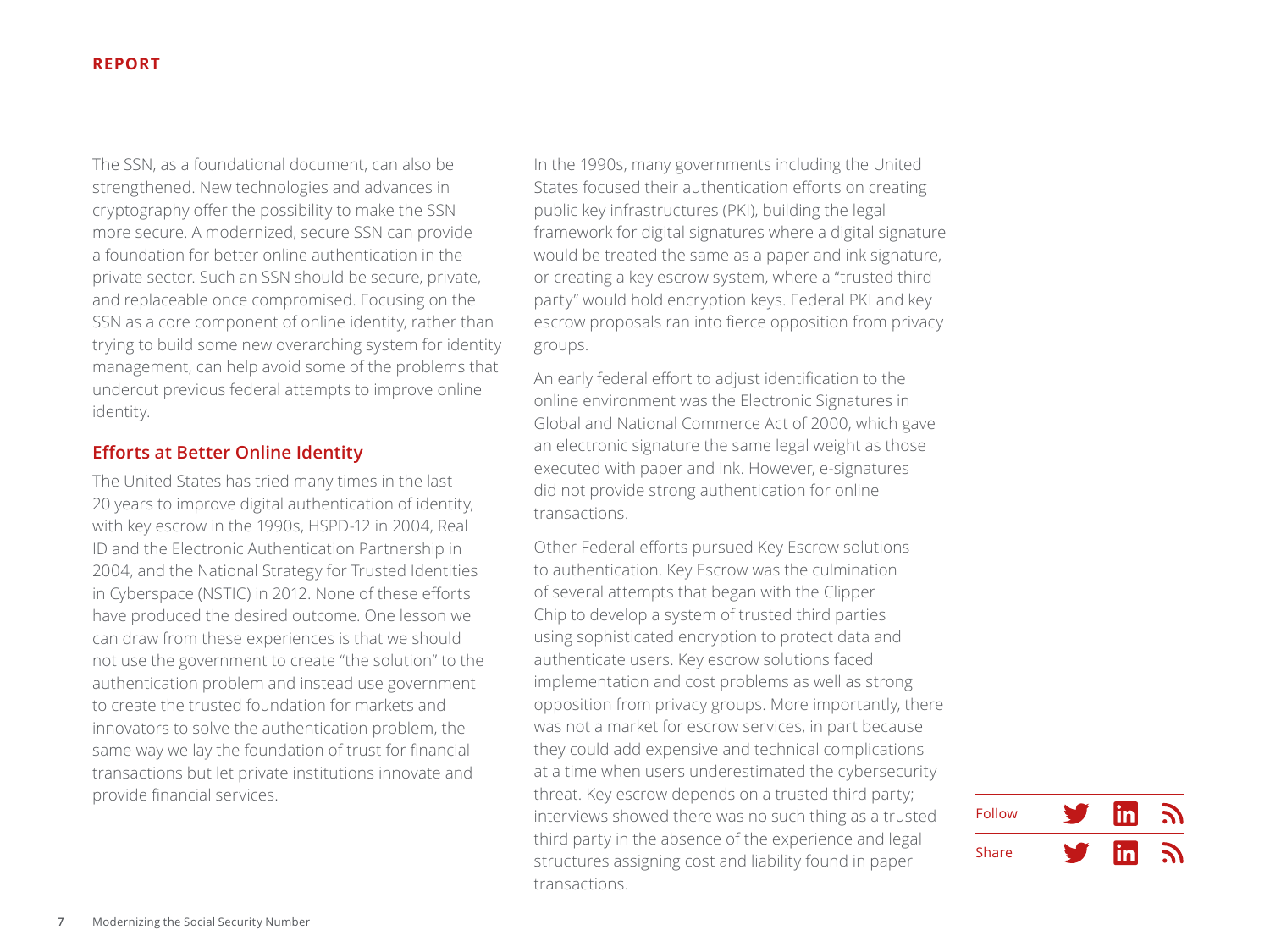PKI for corporate systems had greater success. Closed systems (such as internal company networks) are better able to manage the risks associated with enrollment, liability, or revocation of credentials that PKI can pose. But PKI was not as widely adopted as was expected. Unresolved risk and liability issues, privacy concerns, cost, and a lack of related applications limit their use.

The 2004 Homeland Security Presidential Directive-12 (HSPD-12) created a common identification standard for federal employees and contractors and instituted the use of personal identification cards for such employees. It remains in effect today, but hopes that HSPD-12 would become the foundation for secure commercial identifiers faced some of the same problems as key escrow in assigning liability for misuse, the lack of trusted third parties, and perhaps a fear in some agencies that commercial use could compromise government IDs.

The United States attempted to create a private-led system in 2004 with the Electronic Authentication Partnership (EAP), which developed consensus-based standards for federated identity by identifying criteria for interoperability and trust. A federated identity system allows the use of many different credentials issued by many different parties while meeting common security standards that ensure each credential can be trusted. Despite a promising start, EAP credentials did not gain traction, since there was not enough demand for interoperable credentials to support a market.

The 2005 Real ID Act set minimum standards for the issuance of driver's licenses—the most commonly held identity document—requiring a photo ID, a birth document, an SSN, and proof of address and citizenship for the establishment of identity.<sup>4</sup> More importantly, it requires the state to verify these documents before accepting them, including verification with the SSA that an SSN is valid and has not been used to issue another driver's license. This expansion of the enrollment process to include document verification is the most expensive element of the Real ID Act. Using state-issued driver's licenses as the basis for a digital identity proved to be difficult due to a lack of federal authority over state processes, an unwillingness on the part of Congress to commit the necessary resources, and privacy concerns.

An ambitious 2011 effort to create an "Identity Ecosystem" using the "National Strategy for Trusted Identities in Cyberspace" also did not lead to anything that was widely deployed. The biggest challenge NSTIC and its new National Program Office in the Department of Commerce faced was the lack of incentives for people to use online authentication. An appeal to adopt stronger authentication because of the unrealized potential benefits for e-commerce was not enough to swing the market.

Each of these efforts was dogged by a common set of problems involving interoperability, liability, and privacy. Interoperability means that a credential issued by one company to a consumer can be used and trusted by another company. While most companies want better online authentication, in the past some companies have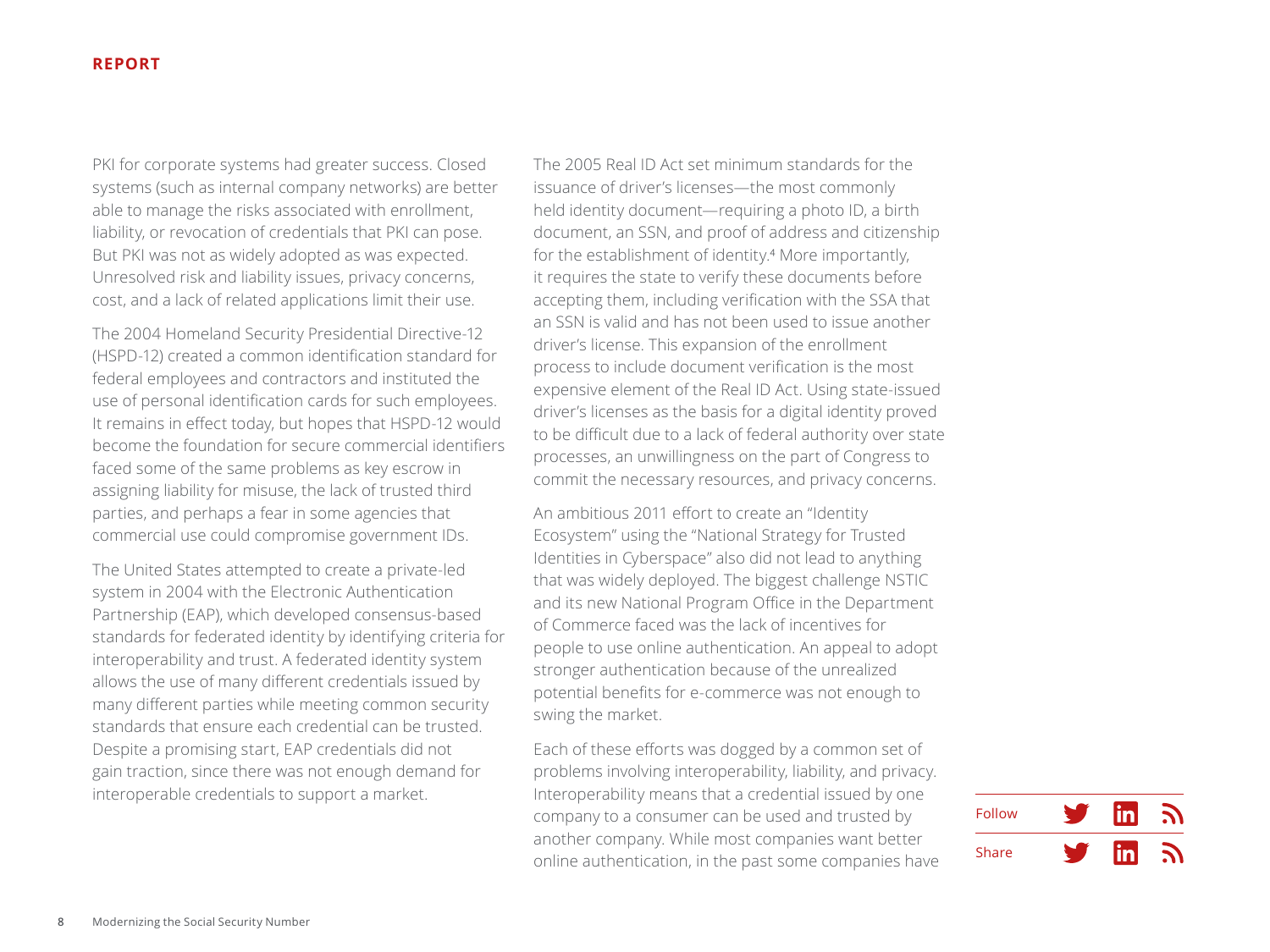resisted any interoperable or federated system that would make it easier for a customer to switch accounts. Interoperability also requires decision making as to whom is responsible for fraudulent use—the issuer, the customer, or the company that relied on the credential. Unsurprisingly, companies believe they are better able to manage risk if they use their own credential rather than one issued by a third party.

Early generations of internet policy assumed that market forces would lead logically to the development of trustworthy public networks. Understanding why this did not occur is important for future efforts. There is too little demand for interoperable credentials for commercial services to flourish. In fact, there are disincentives, since proprietary credentials provide a way to lock in customers and their data to a sole source. Issues of liability, security, and privacy are also obstacles to third-party use.

Building a more secure and trustworthy online environment faces several problems. First, the processes by which identity is established and credentials issued are weak or erratic. Second, meshing paper-based processes to a digital environment (and to digital credentials) has proven to be beyond the scope of private-sector activity and will not occur in the government absent legislative direction and funding. Finally, getting a digital credential to work smoothly across different networks is a major problem, not only because of the lack of technical interoperability but also because of the lack of a common framework of rules by which one network can decide whether to trust a credential issued by another network.

The political and commercial landscape for authentication efforts has not changed markedly since 2011. We can draw three lessons learned from the past efforts to improve authentication of identity and from the experience of online authentication since the internet was commercialized more than 20 years ago. First, complicated technologies that do not fit with commercial practices will not be adopted. Second, commercial credentials will only be trusted if they are firmly linked to a government-issued credential—a passport, a driver's license, or an SSN. Third, a small but influential segment of the population fears strong authentication and a national ID system, and their objections can result in gridlock.



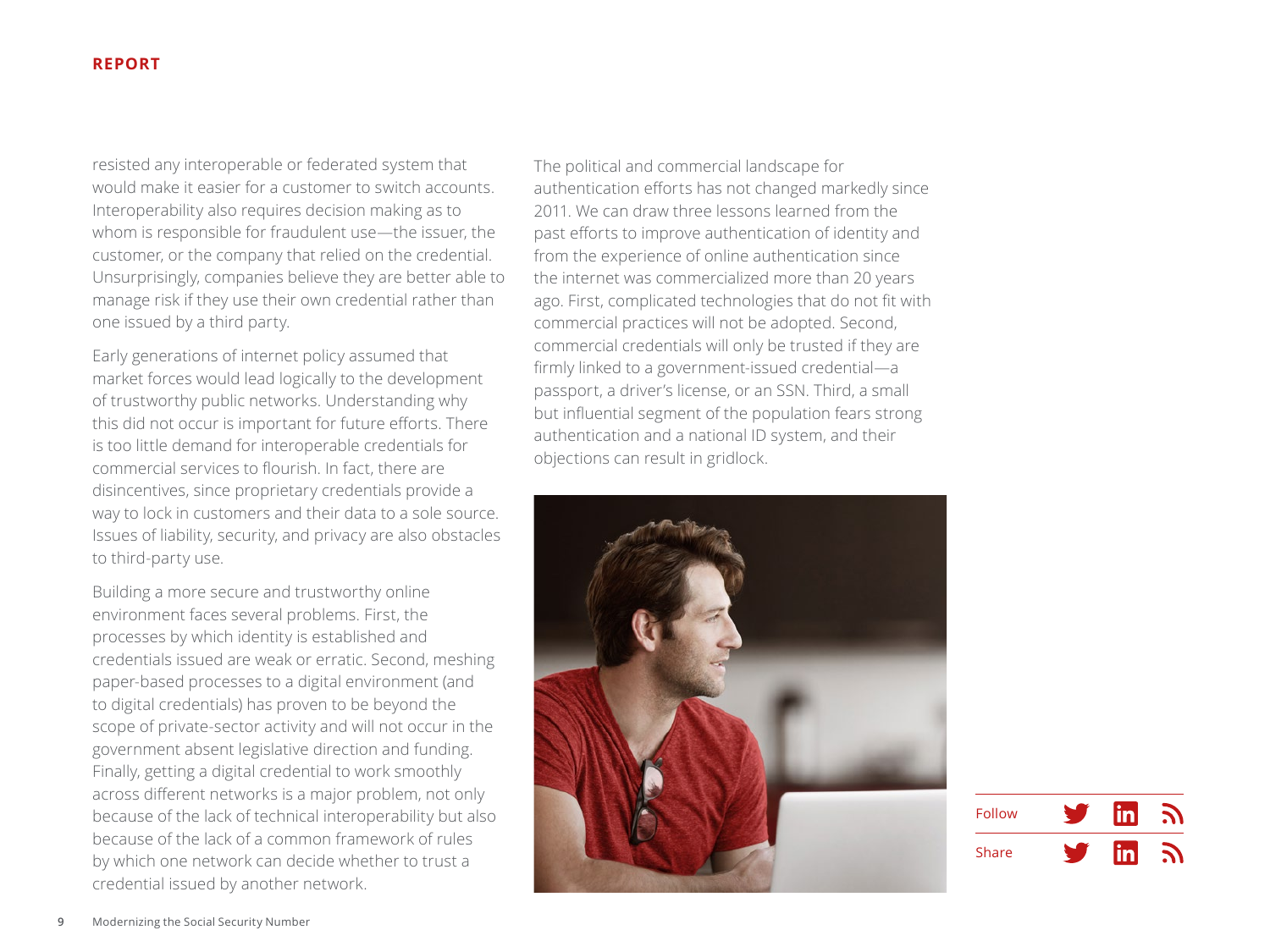<span id="page-9-0"></span>To get around this, we need to find some way to link a trusted government identifier to innovation in private online authentication systems. Many companies already do this on an individual basis, driven by tax or credit card requirements, but these commercial identity systems are not interoperable. This means consumers need to identify themselves to every site where they want to do business; one product of this is the need for a plethora of passwords. Focusing on modernizing the SSN rather than a national ID or authentication system can start to allay these problems.

A modernized SSN needs to meet certain conditions. It must be secure, of course, but it also must be userfriendly. It needs to be scalable, to accommodate the millions of SSNs already issued—the SSA estimates they issue more than 5 million new SSNs every year. Whatever new system we adopt must be able to transition to a more secure format without affecting the hundreds of millions of records that already use the SSN as an identifier. This is a formidable list of tasks.

# **What Other Countries Do**

Governments see the issuance of identity as one of their core functions, closely linked to security and social services. Providing digital credentials is a new public service. To help identify a way forward, we looked at the experience of other nations and at possible solutions. Strengthening the SSN faces technological and political issues. Fixing the first requires research into new technologies—by the National Institute of Standards

and Technology (NIST) and the private sector—and the development of new and more secure credentials and authentication processes.

The second requires an open debate on how America adjusts to the digital age, something we are being forced to do as the original "internet compact" is eroded by concerns over social media, encryption, and the monopoly power of large service providers. For the discussion of a modernized SSN, the issue is whether the old view that having a national ID would create intolerable risks of government access to personal information, and whether it is possible to make progress without triggering these "antibodies."

Almost one hundred countries, including many in Europe, have compulsory national identity cards. Other developed countries, including the United States, Canada, New Zealand, Australia, and Ireland do not, but some of these countries have developed "workarounds" involving partnerships with the private sector to create a single identifier. Most industrial countries that do not have a national identity card have issued their residents health or social security card and the use of specialpurpose cards for the provision of social services is common. The SSN is one such card, but its current paper format makes it one of the most primitive.

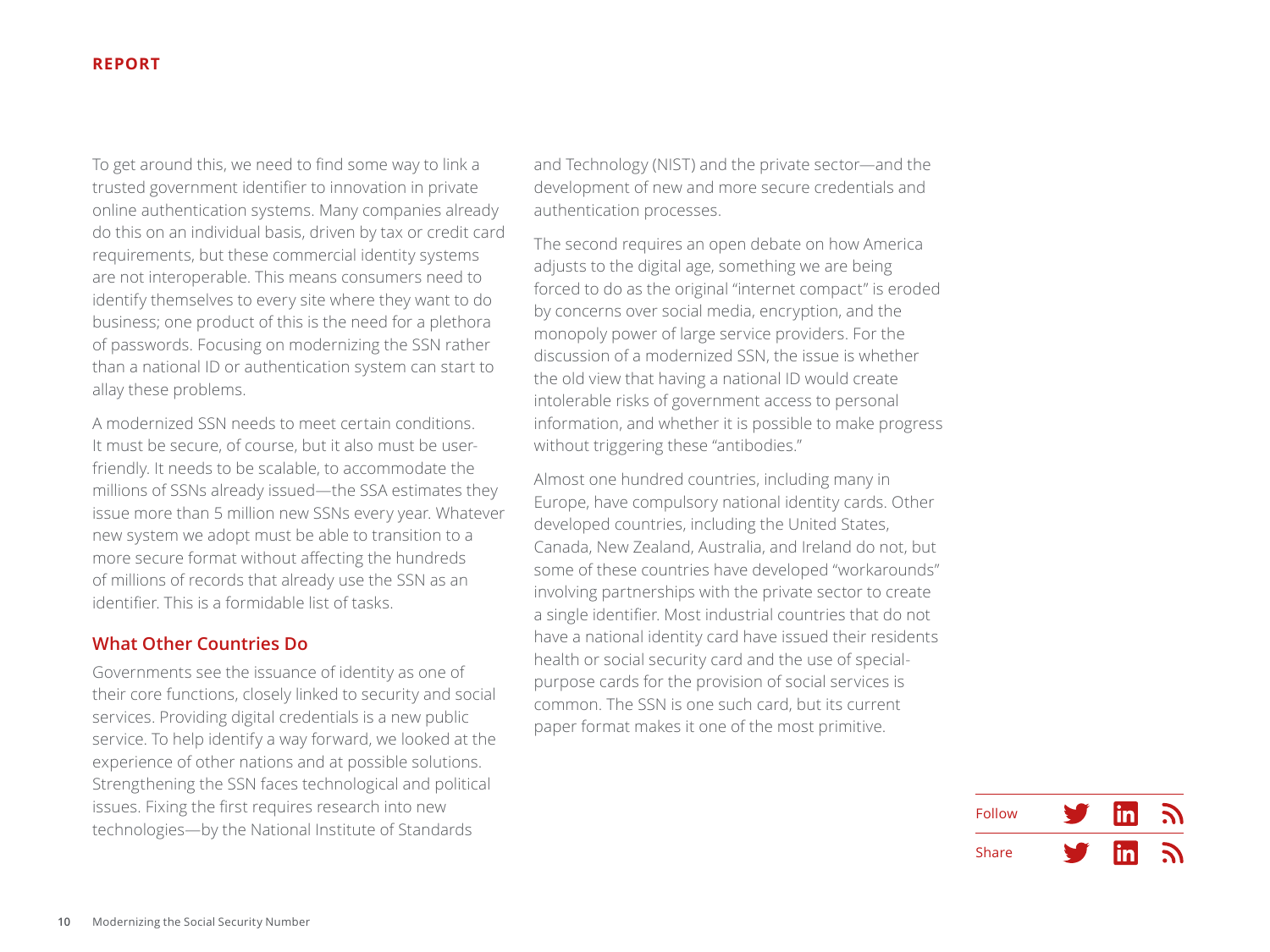<span id="page-10-0"></span>Other countries have opted to tackle the online identity problem by creating national credentials that serve as an identifier for online authentication of identity. For several reasons, this option is not open to the U.S., but we can draw some useful lessons from foreign experiences on how we might strengthen our identification system and its central component, the SSN.

# **Estonia**

Estonia's approach to identity management has drawn considerable attention. Its electronic identification cards (eIDs) enabled a sweeping digitalization of public and private services. Estonian eIDs incorporate an embedded computer chip holding two unique digital certificates, allowing cardholders to authenticate their identities online and digitally sign electronic documents. Since the roll-out of Mobiil-ID in 2007 and SmartID in 2017, certificates have been available through mobile phones and smartphone apps.

The Estonian eID system uses a "public key infrastructure" (PKI) developed and overseen by the government, (although some services are outsourced to private partners). The digital certificates' keys are protected by unique user PIN. It also relies on "the X-Road," an interoperability platform that links databases of different organizations to facilitate sharing of citizens' data. X-Road allows the data of Estonian citizens to be widely dispersed among different agencies. Estonia uses a distributed ledger system to ensures the integrity of personal data that some have likened to blockchain (although Estonia developed its ID system

before blockchain technologies were available). The ledger system overlays an oversight mechanism on top of the distributed databases used in X-Road. This ledger system does not directly hold citizens' data, but mediates access requests, verifies the integrity of data, and keeps a log of all those who accessed or modified it.

Estonia's welfare, law enforcement, and healthcare systems all use the eIDs, along with many private companies (such as banks). It might be difficult to scale an Estonia-style system to serve a population that is twenty times larger, but there are useful lessons on how to organize and structure national ID system in the PKI Estonia uses to support secure online authentication.

# **Germany**

Germany e-IDs (called Personalauswis) are similar to the Estonian system on a much larger scale, with over 50 million identity cards in circulation. The card has an electronic chip that can store personal and biometric data. The system was built on the existing foundation of the national ID, and was driven by the government as part of its larger digital innovation strategy. It allows citizens to both authenticate themselves online and authorize their e-signature using a digital certificates system. Citizens can use the card to access a number of public services, register for universities, or file taxes.

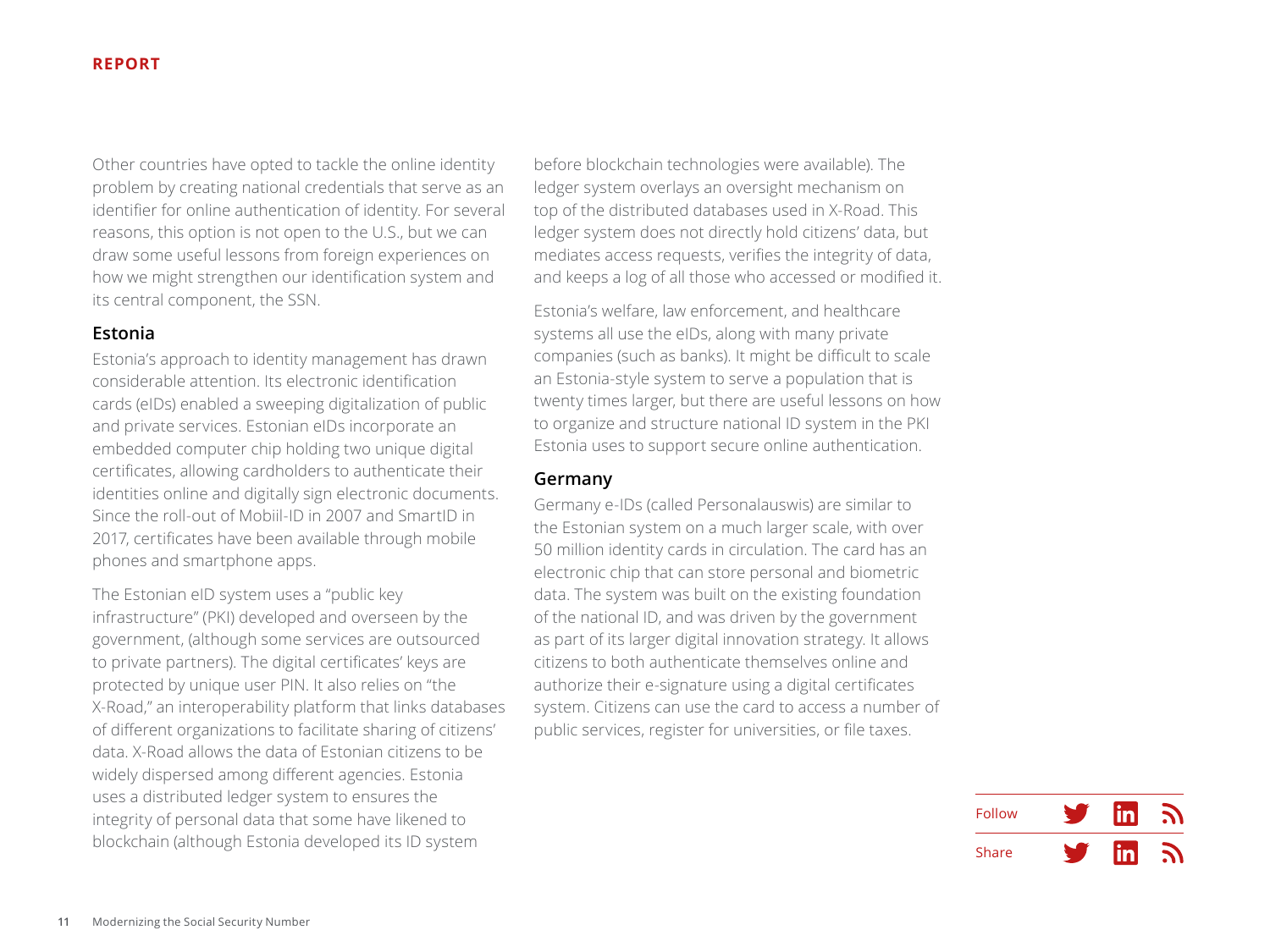<span id="page-11-0"></span>Germany highlights the cultural and societal issues related to a national ID. Germans already had a national ID system in place before moving to eIDs, but this followed a long debate in Germany on whether the cards were appropriate, given Germany's historical experience with the police states of the Third Reich and the Germany Democratic Republic (East Germany). We should expect a similar debate over the risks of a national ID in the United States.

# **Norway**

Norway's identity scheme is built off an existing national registry used to assign each citizen a unique identifying number. The provision of electronic identity credentials, however, is handled by the financial sector rather than the government. Since 2004, Norway's major banks have allowed citizens to come to them to receive a digital credential called a BankID after presenting identity documents to authenticate their identity. The BankID is a PKI-enabled identity system, and allows for users to digitally identify themselves online by entering their national ID, a BankID password, and a code provided by a hardware token or mobile app.

BankID allow users to authenticate themselves online and electronically sign documents. While originally only used for banking, the credential's use has been extended to include accessing health records, signing leases, submitting taxes, and voting electronically. BankID is interoperable among different companies and agencies and used by all the country's banks and public digital services and an increasing number of private firms.

Norwegian banks handle user registration, following standards set by the government, including the issuing of digital certificates and the verification of digital signatures. The BankID has gained widespread acceptance within Norway. A similar system also exists in neighboring Sweden. However, the success of BankID was also helped by timing. These credentials emerged just as an increasing number of services were migrating online, and subsequent developments, like Norway's Mobile BankID on cell phones, capitalized on the move to adopt mobile payments.



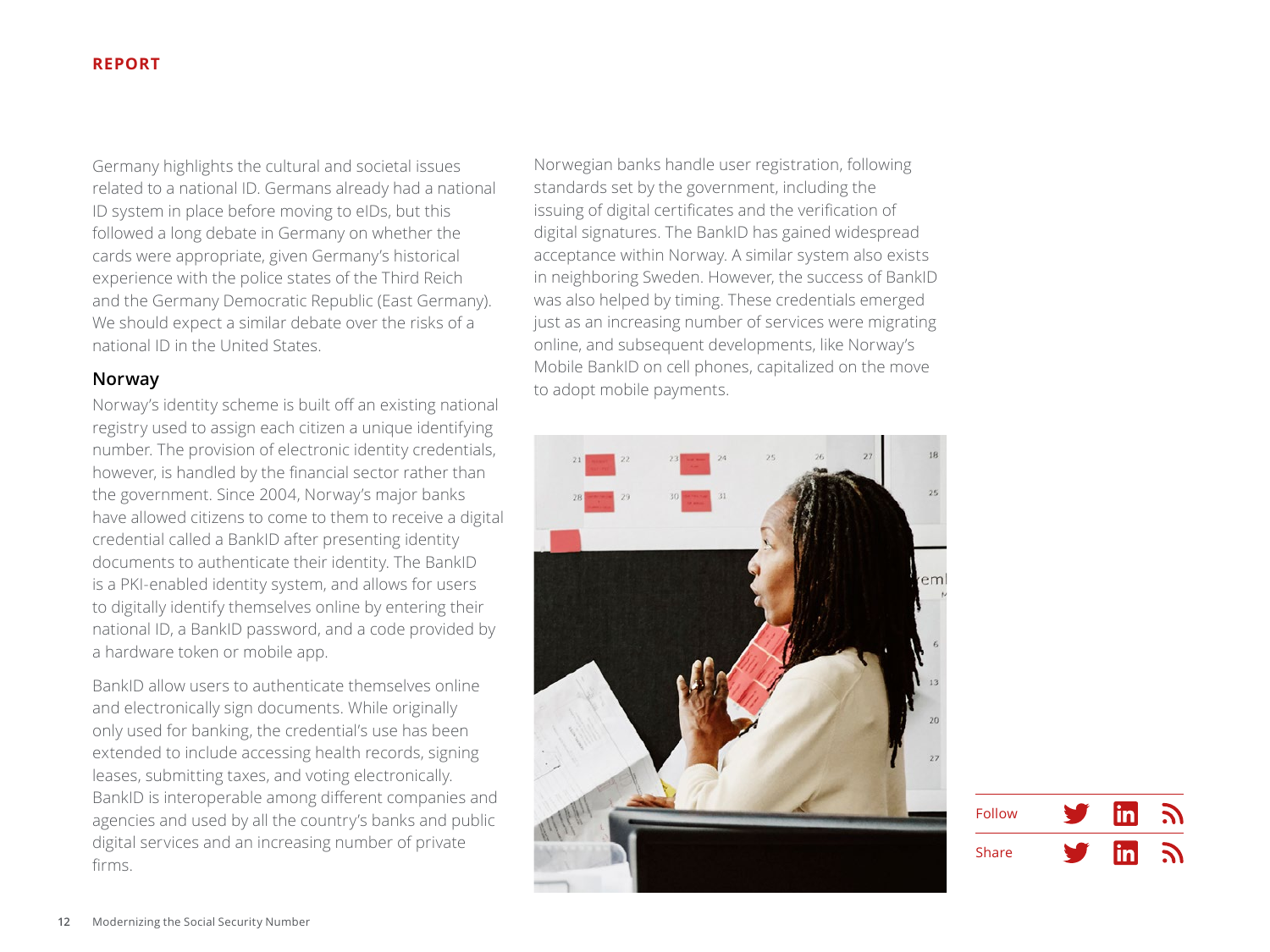#### <span id="page-12-0"></span>**Sweden**

Sweden's system is significantly different from Estonia and Germany—but similar to Norway's—and consists of two identity services. First, the government entered into partnership with the private sector to issue eIDs that allow for secure online transactions, but that do not work as national identifier. The Swedish government also offers a national ID card that has a RFID chip that includes a digital key, but the role of the government is only to "support the use of e-legitimations, stimulate competition between providers…and remove obstacles related to infrastructure, market and competition."

The Swedish government regulates private-sector cards, using an "E-credential Board" that reviews applications for eIDs and evaluates them for security. A group of Swedish banks formed the first eID system, the BankID. A few more card issuers have emerged since the BankID debuted in 2003, three of which have been certified by the Swedish government for public use as both physical cards and mobile certificates.

The Swedish example provides useful precedents for how a public-private partnerhsip in the authentication of identity might work. Sweden is of course smaller than the United States and has a long tradition of stateprivate sector cooperation, but the mix of government regulation and financial institution implementation could be duplicated in the U.S.

## **India**

Until recently, Indian citizens had no universal or unique national identifier. Linking individuals to government records or authorizing access to services was accomplished through a jumble of identity documents tied to passports, tax documents, ration cards, or voter ID documents. Only about 50 percent of Indians possessed any kind of identification document.

In 2009, the Indian government began building its Aadhaar identity scheme, which assigns Indian citizens a unique 12-digit ID number along with a card they can use to verify their identity when receiving welfare, accessing government services, and interacting with private actors like banks. To receive an ID number, Indian citizens must submit proof of identity (name, gender, date of birth), proof of address, and register their fingerprints and iris scans. After receiving their Aadhaar ID, citizens can use the credential to prove their identity by providing their ID card and authenticating through a fingerprint or iris scan. As of January 2017, 99 percent of Indian adults had enrolled in Aadhaar. Aadhaar provides a QR code—machine-readable information that can link to the Unique Identification Authority of India—which administers Aadhaar and allows the ID to be verified as genuine.

However, the implementation of Aadhaar has also given rise to fears over data protection and government surveillance. Multiple data breaches have shown the risk of centralizing a vast store of personal and

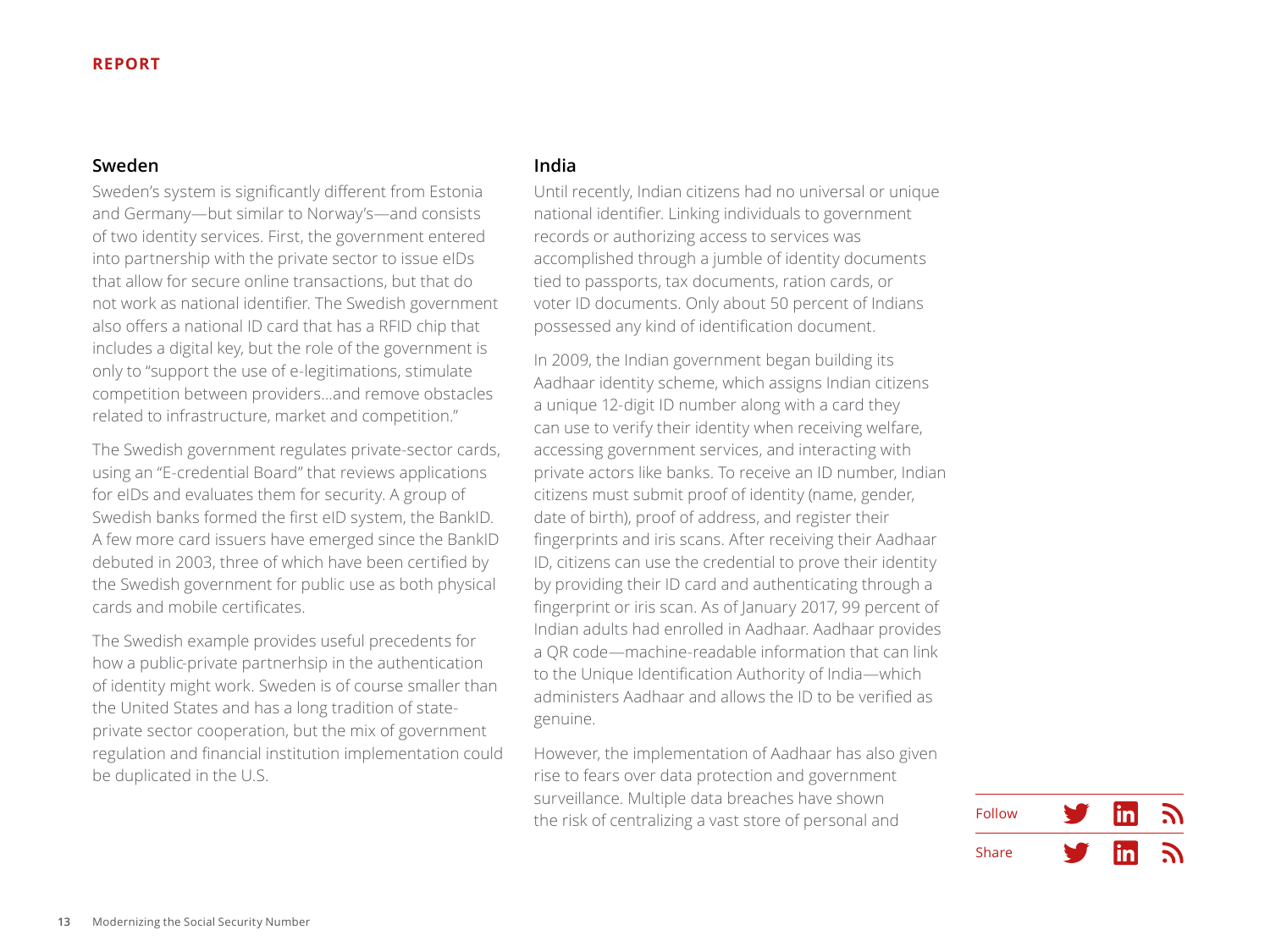<span id="page-13-0"></span>biometric information under the management of officials with a poor track record of information security. The government's desire to use Aadhaar to create a real-time database of citizens' spending to combat tax evasion has, in particular, raised protest. The Indian Supreme Court is currently hearing a case on the constitutionality of Aadhaar.

# **United Kingdom**

In 2006, the UK considered issuing national electronic identity cards linked to a central register of biographical and biometric data. This proposal was dropped in the face of criticism over privacy and data protection. In its place, the government proposed a new digital identity assurance program IDAP, now known as Verify. Instead of a centrally-managed authentication scheme,

Verify has been envisioned as a federated identity management system where instead of having only one single identity provider—the government—citizens are able to choose from multiple providers within a market of government-accredited identity services.

Under Verify, trusted third parties—like Barclays, Experian, and Royal Mail—offer identity authentication services to citizens, who can use one of these companies to obtain a secure digital credential, a single, trusted log-in that can be used across many different sites. This credential is intended to be interoperable within the wider Verify system, meaning that a credential issued by one company can be used with other companies who are part of the Verify system.



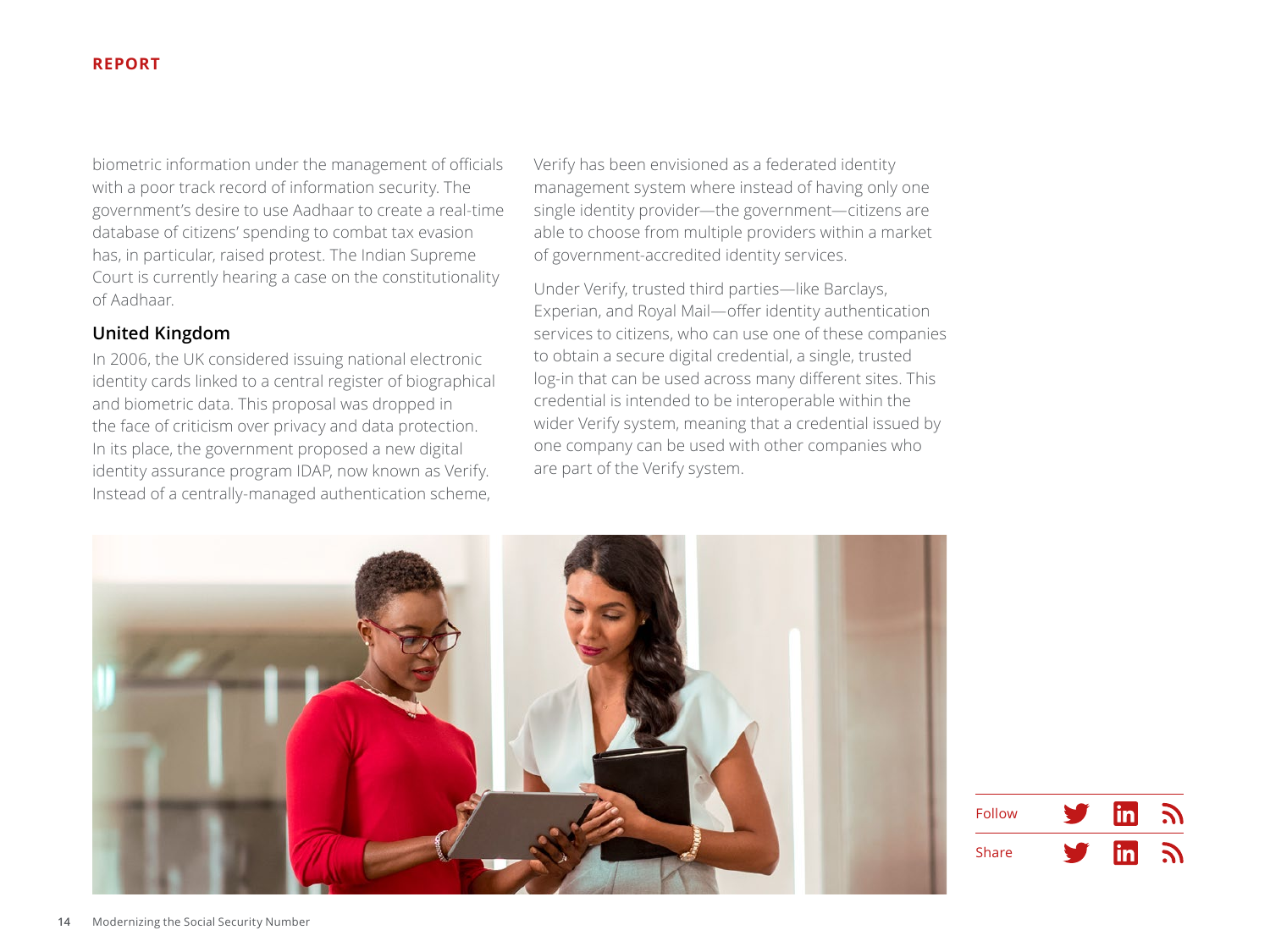<span id="page-14-0"></span>In practice, however, the UK has struggled to implement Verify at scale. Verify's federated identity system, which requires many companies to trust a credential issued by another, complicates the authentication process, leading to low success rates. Second, Verify does not provide a unique identifier. When a customer attempts to link a user to his or her records held by different companies or agencies, Verify does not link the different records or allow for access when data is stored in different formats. Finally, a lack of communication between government and industry about legal and technical aspects of Verify has slowed its adoption within the private sector.

The experience of these countries helps us identify the components needed for better authentication in the United States. Governments have to provide core credentials upon which trusted commercial authentication solutions can be built.

### **Better Credential or Better SSN?**

In cryptography, there is something known as a shared secret, known only to the sender and recipient of a communication. A password is a shared secret.<sup>5</sup> A shared secret is intended to provide secure identification and authentication of the individuals involved in a transaction, creating the basis for secure communication. The SSN is often used as a shared secret, but millions of SSNs, thanks to cybercrime and espionage, have been "shared" are readily available on the internet and in cybercrime black markets. Even worse, shared secrets are used in internet commerce not only to authenticate the identity of an individual, but

also to authorize the authenticated individual to conduct transactions. The SSN is no longer a secret, and this makes online fraud and impersonation easy.

There have been several efforts to improve the security of the SSN, but most have focused on preventing the counterfeiting of the SSN itself. A number of states have restrictions on SSN use, but these limit sharing or public revelation rather than curtail its use as an identifier<sup>6</sup> In 2011, in an effort to improve security, SSN numbers were randomized (previously they used the "Soundex" system, which linked an account holder's name to the account number). Randomization does not, however, deal with the problem of account compromise, where an SSN assigned to one person is used by another.

One problem with these efforts to create a national system for the authentication of identity is that they tried to solve the authentication problem with immature technologies. As better technologies become available, they will create the possibility for strong credentials and a stronger credentialing process. This will likely involve some combination of biometric identifiers and personal mobile devices, creating a scalable replacement for the vulnerable and outdated password as the means to authenticate our identity. However, there will still be a need for a unique identifier that links a citizen or consumer to records stored in multiple databases. In the United States, this means the SSN. The SSN is unique to each individual, issued by a trusted source, and is used to link records held in different private and government databases back to the same person. This makes the SSN indispensable.

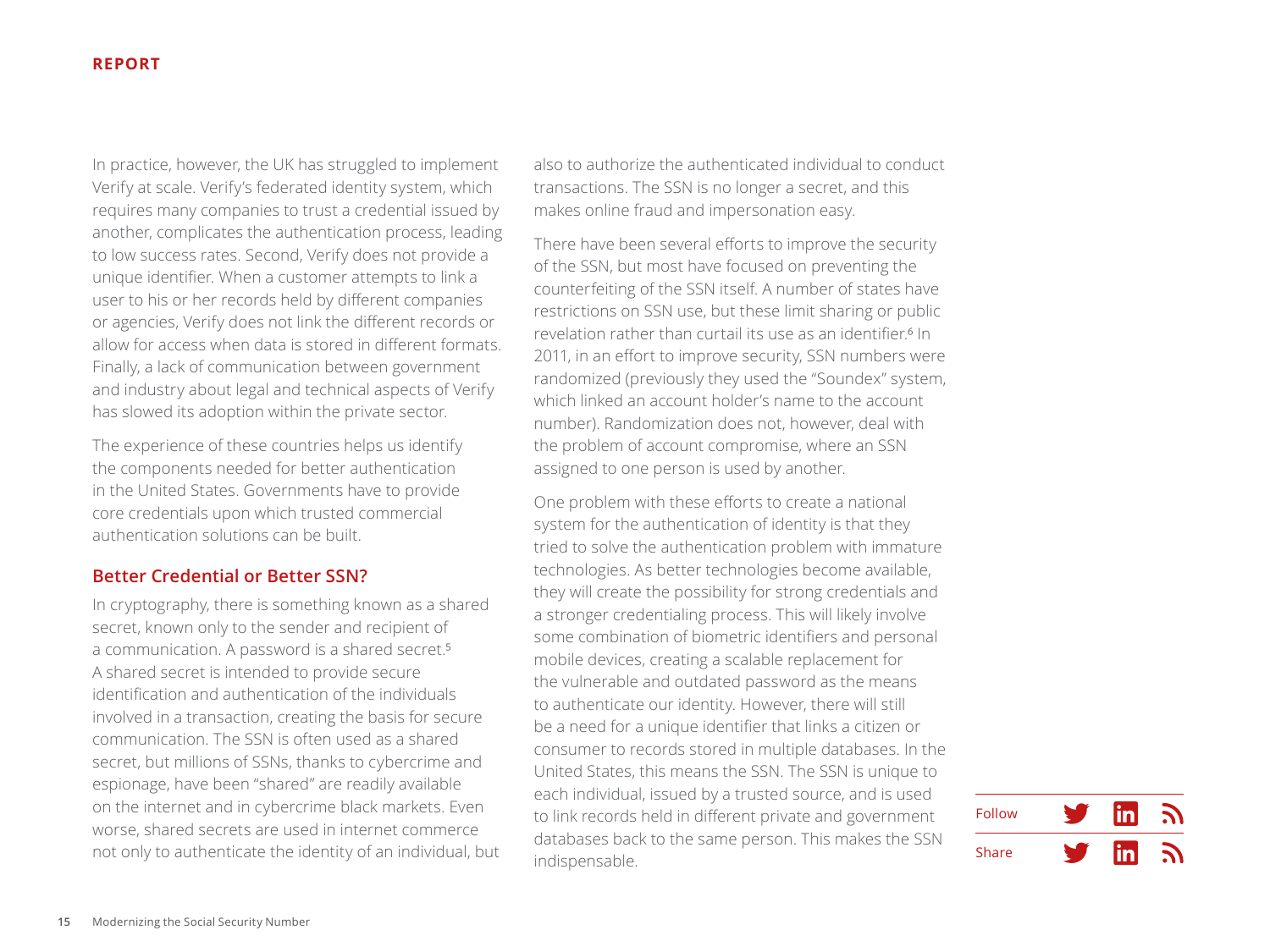<span id="page-15-0"></span>However, if we make the SSN too secure and secret, it will harm commerce by making it difficult to link consumers to their financial records. If we accept the status quo, the static SSN will remain a potent source of fraud and we will miss the opportunity to improve authentication. We really confront two problems: how to make the SSN harder to compromise and what do to do once it has been compromised.

# **Options for a More Secure SSN**

These are problems for policy. They are also problems that the market will not solve by itself, at least not in a timely fashion. The authentication problem goes beyond what the private sector can do alone. Regulation is also not the answer. The adoption of new network technologies and new policies anchored on a smart SSN can make the SSN the basis of more secure authentication.

There are many authentication systems emerging in both the public and private sectors. No single system will work for all transactions, nor will U.S. consumers want such an identity system. Individuals, agencies, and companies will want to be able to use multiple credentials that provide different degrees of liability and trust. Participation will be mandatory in some systems and voluntary in others.

The goal for any SSN modernization effort should be to make the SSN less vulnerable to misuse. There are basically two approaches to reducing the risk of using the SSN as an identifier. The first is to strengthen the SSN to make it harder to steal or use fraudulently. This

most likely will require some way to encrypt the SSN. The second approach is to reduce or eliminate the SSN's value as a credential. Possible solutions involve new technologies, based on PKI or other forms of encryption (but not yet blockchain), and new processes.

One option we did not consider is a national ID. While a national ID is the preferred solution of almost all other countries for online digital authentication of identity, we have discounted it for the United States given the vociferous opposition from privacy groups that has greeted this idea in the past. Many of the objections raised about a national ID are frivolous, with some privacy groups fearing that it would create "a database of all Americans," forgetting that the SSN is already a database of all Americans, or become an "internal passport" (a concern heightened by recent efforts to control illegal immigration). But the fundamental objection is that a national ID leads to the "slippery slope of surveillance."

Many of these concerns arise from a misunderstanding of the rules that govern the access of different agencies to information on U.S. persons, especially when held by a different agency. There is no single Federal database that holds all information associated with all U.S. persons (although these exist in the commercial world); no agency has access to all the various databases; and there is no system that allows any agency to correlate data scattered across dozens of federal databases. However, whatever the merits of the privacy arguments, they are strongly held and may resurface in any effort to modernize the SSN, especially if this effort is linked to a national ID program.

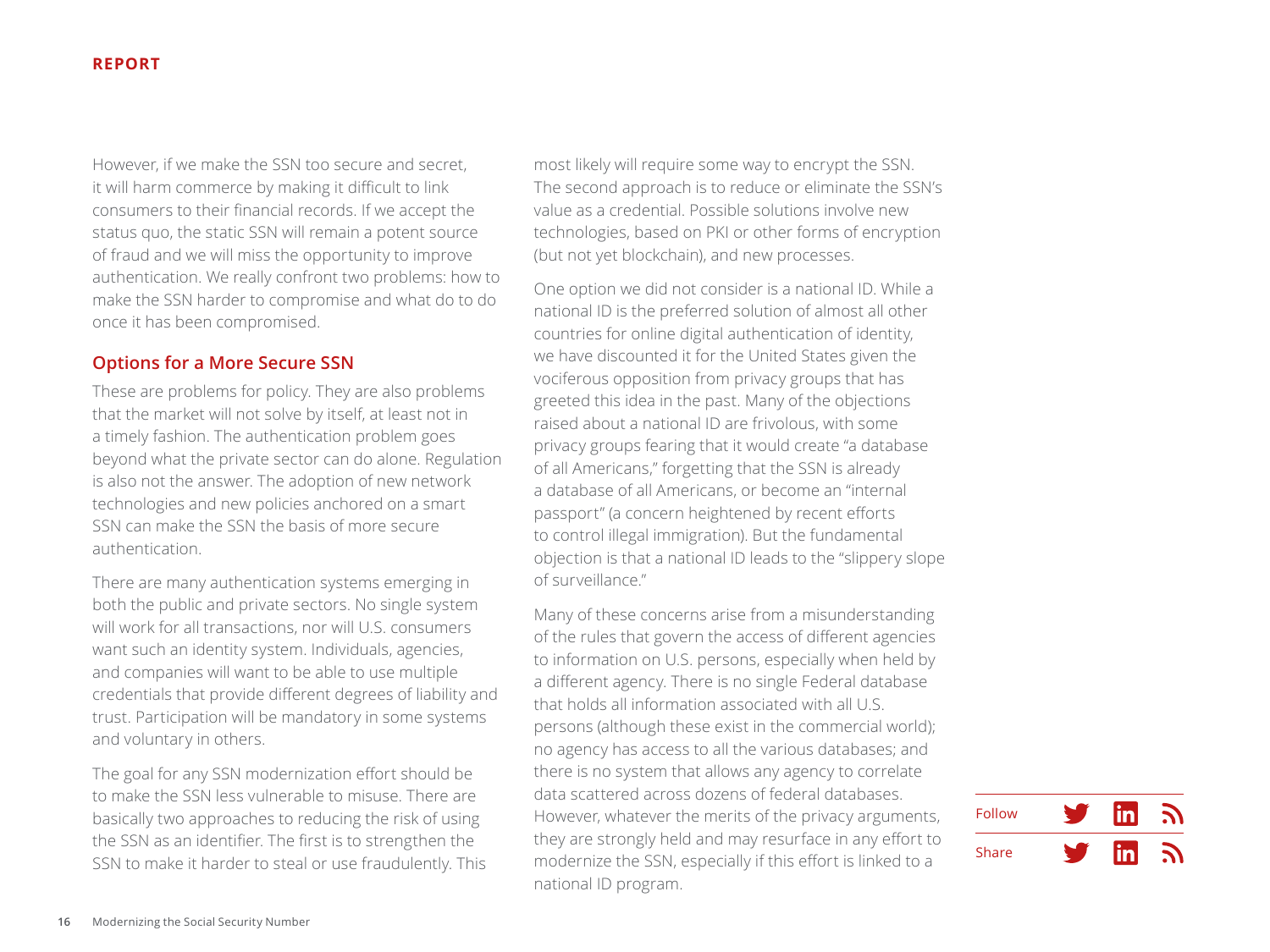<span id="page-16-0"></span>An improved SSN can be a first step towards improving our ability to authenticate identity online, but our immediate goal should be simply a better SSN, not an online identity system. A modernized SSN is a good first step towards improving online identity in the U.S., and we can describe the attributes of a modernized SSN. It should be dynamic, able to respond to compromise and draw on the connectivity the internet provides. It should use encryption to make fraudulent use more difficult. It should retain the SSN's ability to provide a unique identifier from a trusted source that allows for the linkage of records in disparate databases. A modernized SSN can draw on the best practices of other countries. The following section examines some possible new approaches to the SSN.

# **Blockchain**

One alternative would be to anchor the SSN in a blockchain-like ledger. Blockchain is kind of software that creates an encrypted public ledger, where stored data that cannot be erased or modified without leaving a record. In theory, this makes blockchain-based records difficult to steal or alter. Some have called for basing a modernized SSN on blockchain technology.

The issue with blockchain, however, is that it has been slow to gain traction in large scale implementations other than cryptocurrencies. With innovations in policy and practice, this could change. Blockchain's use of distributed and decentralized public ledgers is a promising technology, but other than digital currencies, there are still few implementations. This will eventually change, but making the SSN the testbed for a deployment involving hundreds of millions of individuals would create the risk of turmoil in the U.S. economy. It takes time to build scale and gain adoption. In the future, a blockchain-based approach might be feasible, as the technology matures and as the needed legal and regulatory infrastructure is developed, and modernization must be designed to accommodate this and other new technologies.

#### **Mobile Apps**

Most people interact online using applications (apps) on their mobile device. This will become even more pronounced as 5G wireless technologies are deployed, enabling high-speed data transfers across a broad range of devices. Mobile devices have the advantage of carrying numerous sensors (such as cameras and fingerprint scanners) that can be used for biometric identification while possessing the ability to connect to databases held somewhere in the "cloud" to provide verification. Right now, mobile authentication apps are not interoperable, and the enrollment processes are not uniformly strong. This can and will likely change; in the future, developing mobile authentication apps that use strong encryption and allow a person to verify identity and create and exchange credentials will change the authentication landscape, but these are not yet available.

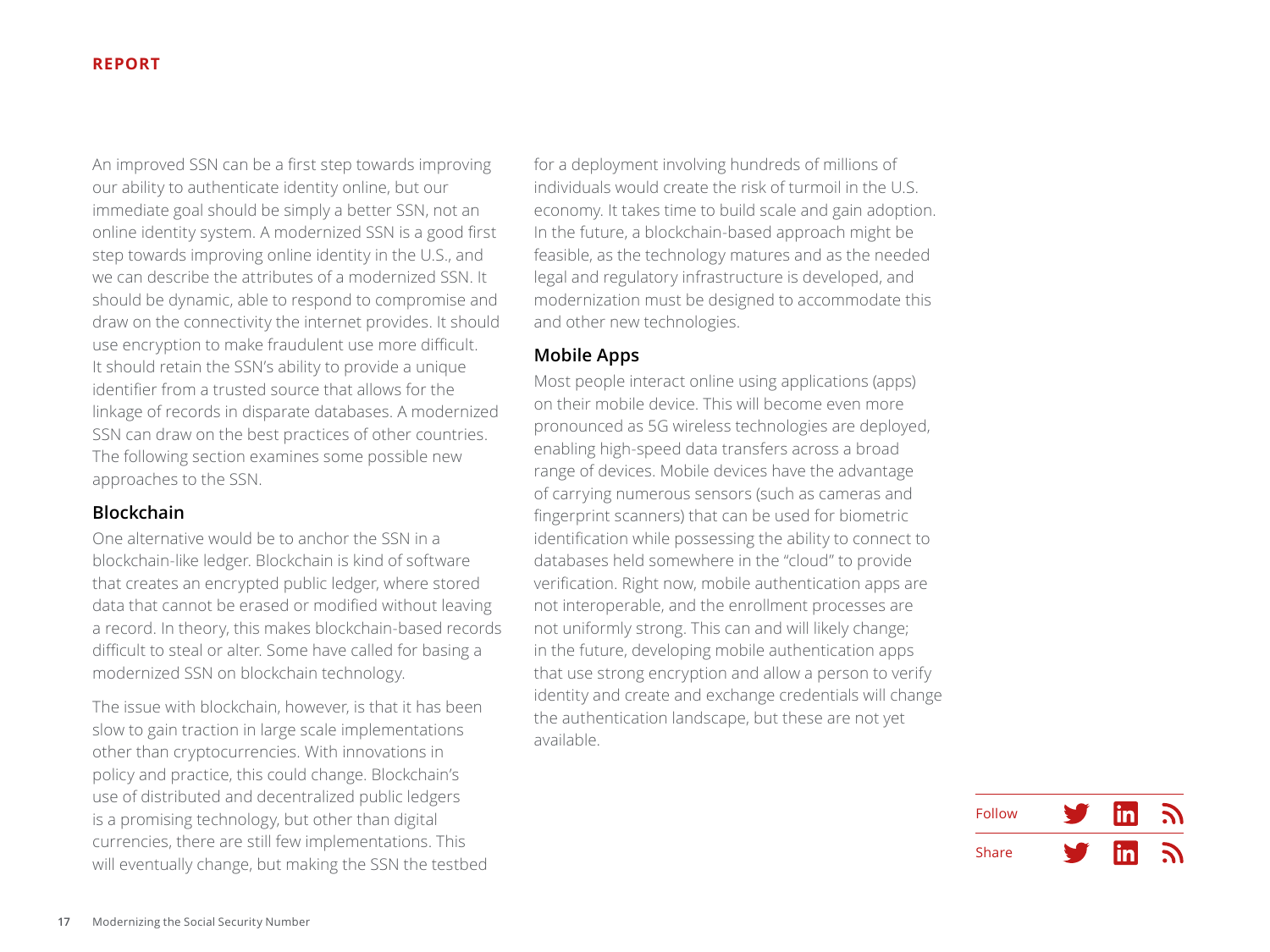# <span id="page-17-0"></span>**Public Key Infrastructure (PKI)**

Public key infrastructures (PKIs) are based on public key cryptography – an encryption method that allows strangers to exchange keys for the coding and decoding of secret messages. A modernized SSN that used PKI would be more secure, but this approach faces significant difficulties relating to scale and trust.

In the 1990s, the U.S. assumed that the PKI process would be managed by 'trusted third parties' from the private sector that would provide digital certificates which could be used both to encrypt and decrypt messages and to confirm identity. Certificate authorities would provide the digital credential as a commercial service.

A reliance on private sector initiatives slowed adoption, given public attitudes about who can be trusted to confirm identity. This is usually a government function and depends on government processes. Most users assign a high degree of trust to government credentials. Credentials issued by private vendors using processes that are opaque to the users were not accorded the same level of trust. Financial institutions are perhaps the only place in the private sector where trust matches that given to government credentials, given their emphasis on building, and preserving trust and their acceptance of financial liability.

Interoperability is another dilemma for PKI. A private sector approach means that there will be multiple credential issued by different vendors. Interoperability, the problem that a federated identity system attempts to solve, has been a major difficulty for private credential systems. Interoperability requires that the vendors use the same rules, standards, and policies to let each other (and their customers) trust different credentials. Countries with smaller populations face a lesser burden, but the United Kingdom, with a population of 65 million, found it difficult to implement a federated, private sector authentication system, as did the U.S. in the early-2000s.

Privacy concerns, legal uncertainty, and lack of interoperable applications have been obstacles to the adoption of PKI. These problems are commercial and legal, not technical, and they suggest that PKI is not a good option for SSN modernization.

# **Federated Identity**

Federated authentication systems allow users to engage in transactions using a single credential for transactions with many different companies, the same way that a driver's license from one state can be reliably used after the Real ID Act—in other states. There are two examples of partially "federated" systems that have worked. The first is mobile telephony, which allows a phone from one service provider use another service provider's network. The companies have created technical standards that allow this and contractual arrangements to ensure payment across networks. The second model is the credit card, where a single card can be used at multiple establishments, supported by sophisticated "backroom" processes that verify both the use and the ability to engage in the transaction.

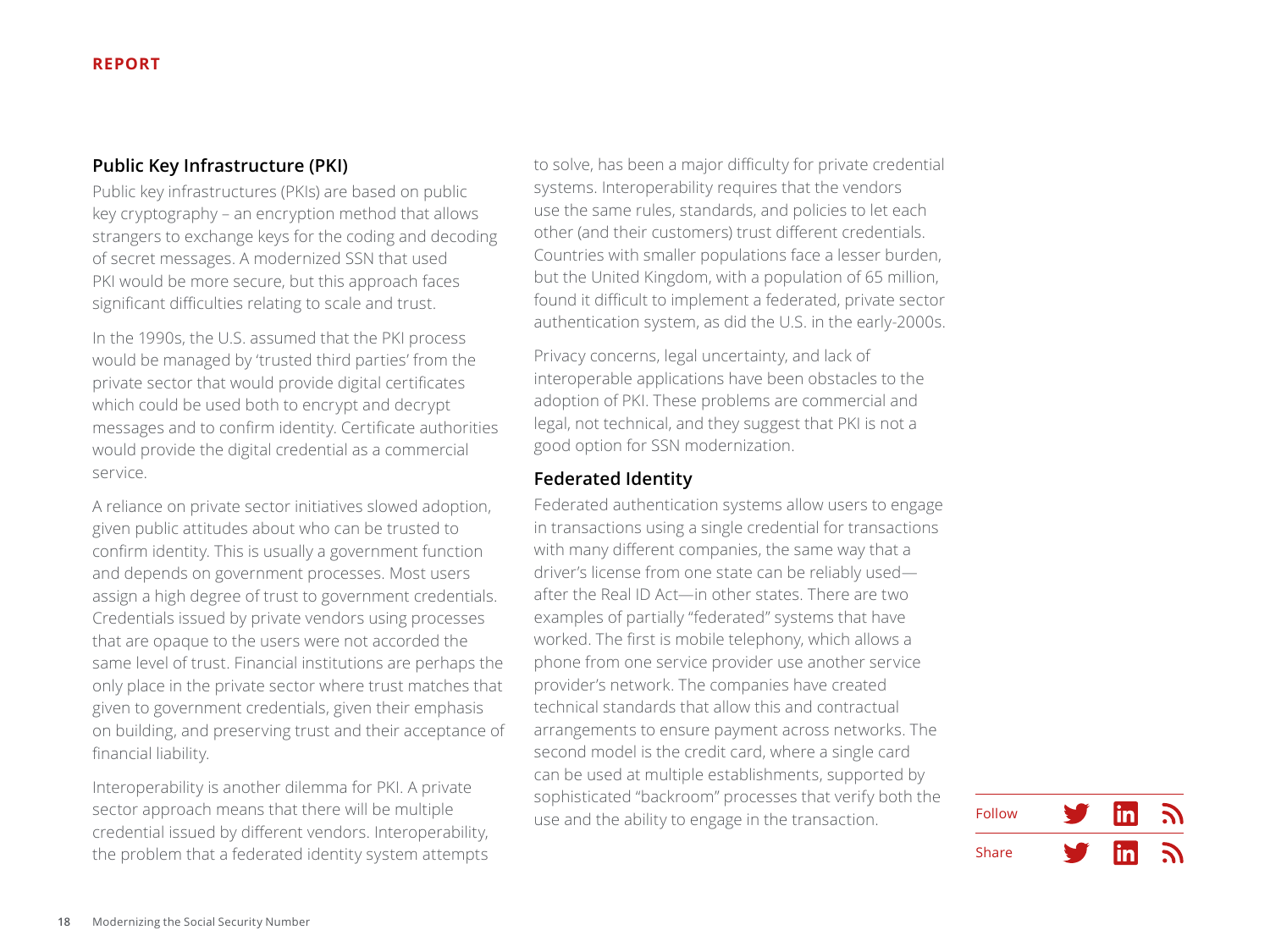<span id="page-18-0"></span>Federation requires cooperation among independent systems so that a digital identifier issued by another system can be reliably used by another. A federated approach needs common rules that allow identities issued by different processes and places to be recognized and treated equally. The root of the problem is the absence of trust. Companies do not want to trust a credential issued by another private entity for high-value transactions. While consumers can use Facebook or Google accounts to sign into low-value activities, highervalue transactions still rely on their own credentials. Changing this will require the development of a legal framework covering liability for fraudulent transactions and errors, standards for credentialing, and contractual obligations for the use of federated services. Consumers, if assured about liability and privacy protections, might want interoperable services and be willing to pay for them. Governments should consider ways to incentivize interoperable credentials, but this has been a challenge for the United States in the past. Sweden and the United Kingdom have also found it difficult to get widespread adoption of federated systems.

# **Biometric Identifiers**

Biometrics measure some personal feature – voice, iris, fingerprint, hand motions - one system under development even uses the pattern of your brain waves when you think of a particular word - and use that to identify you. People are unique, down to the way they type, and some unique identifying feature can be converted by the smartphone into a unique code and then used to identify the individual. Many phones offer this, with the built-in camera "recognizing" your face and

using the image to unlock the device. Several companies are developing technologies that let you authenticate yourself to your phone, and then use your phone as a token or credential to authenticate yourself to other websites.

People forget their password all the time, but they are much less likely to forget their phone, and since you control your phone, the risks to privacy are manageable. Used with other techniques, like two-factor authentication (a technique that banks have adopted), biometrics can create the complexity that makes life harder for cyber criminals. Authentication of identity on the internet has been a problem from the start. Until now, there has been no real solution for identifying yourself other than a password. The combination of biometric identifiers and mobile devices loaded with sensors gives us a way to change this.



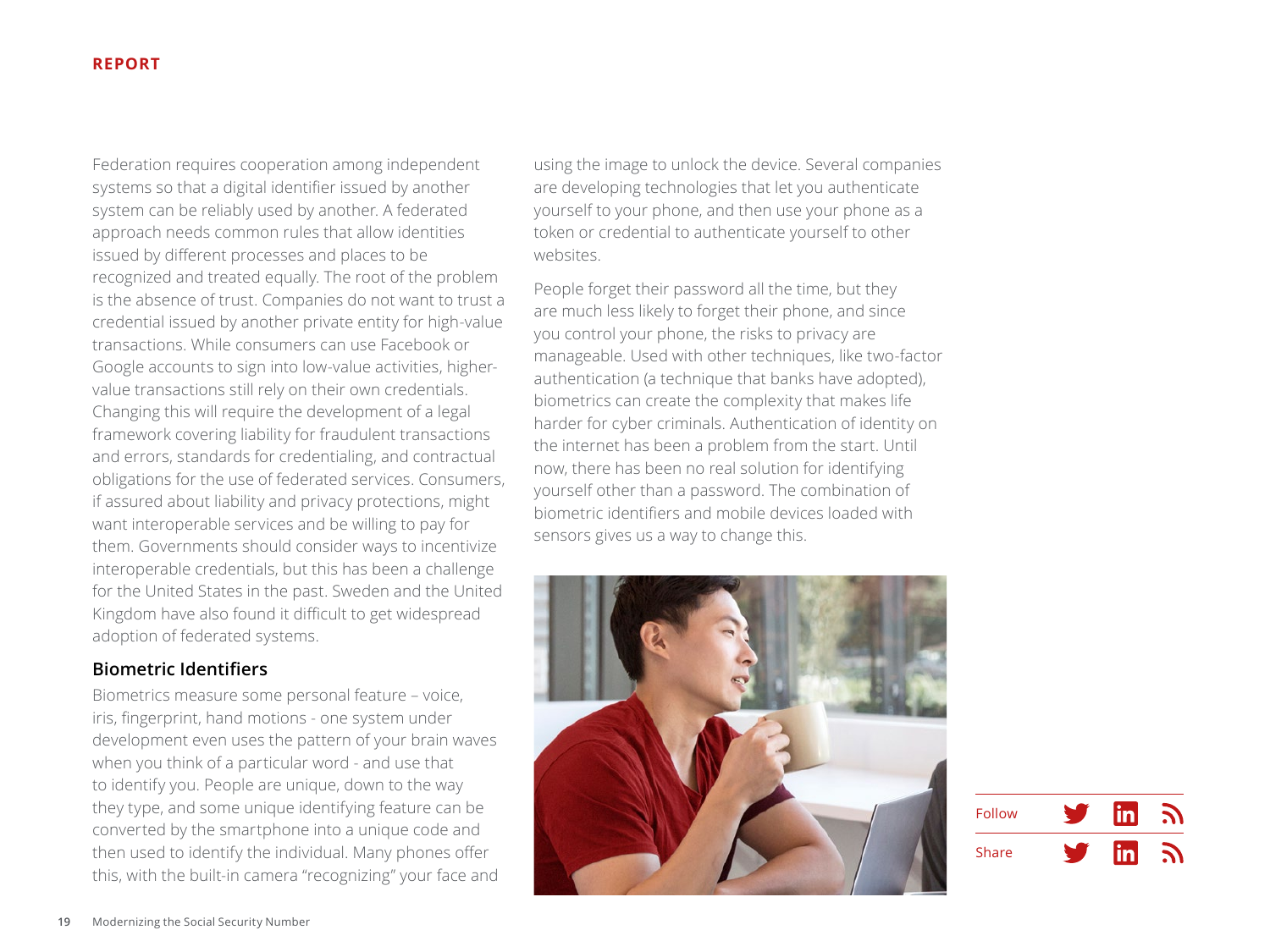<span id="page-19-0"></span>However, moving to the use of biometric technologies to modernize the SSN would be expensive, since SSA might need to collect and store biometric data for every card holder. The use of biometrics is certain to raise privacy concerns that would complicate and perhaps block any effort to modernize the SSN. Most American do not now have biometric identifiers (like fingerprints) in government databases and public acceptance could be difficult. As the use of biometric identifiers on telephones becomes commonplace, using biometrics to verify an SSN will become easier, but currently the administrative and legal framework need to support this does not exist.

# **Ending the SSN's Role as a Credential**

One problem with the SSN as a commercial credential is that it is used to both authenticate identity and to authorize transactions. This means that comprising the SSN can enable fraud and identity theft. One suggestion for dealing with the is to publish the SSN, which would lower or eliminate their value to criminals.

Another approach would be to ban the use of the SSN as a commercial credential. This would force companies to find an alternative solution and, judging from the Swedish and Norwegian experiences, could incentivize a market for private credentials. Private credential issuers could be required to meet identification standards such as HSPD-12 or NIST's SP 800-63 Digital Identity

Guidelines. Putting aside the difficulties of enforcing this ban, the same problems of trust and interoperability that have hampered other commercial identity services would work against this approach. A ban on the SSN as a commercial credential would, however, impose higher costs on citizens and the private sector. A ban on SSN use would require a long lead time, to allow commercial providers to develop alternatives and for "relying parties" to replace the SSN associated with their accounts.

Simple publication of SSNs is the least expensive option for the federal government and for the private sector and would create incentives for companies to use something other than the SSN as an identifier. Judging from the Swedish and Norwegian experience, publication could incentivize a market for private credentials. Congress would need to identify a transition period for the SSA's move to a smart-card based system, and it would have to create incentives for companies and individuals to move the SSN to the proxy number. While publication would lower the SSN's black-market value, doing this alone would be insufficient and represent a squandered opportunity to bring the SSN into the twenty-first century.

When your credit card is stolen, your financial institution cancels the old one and issues you a new card number. You are still linked to your account, but not to the old credit card number. The SSA could also adopt a similar approach, which would provide a way to replace an SSN when it is compromised, since compromise is unavoidable.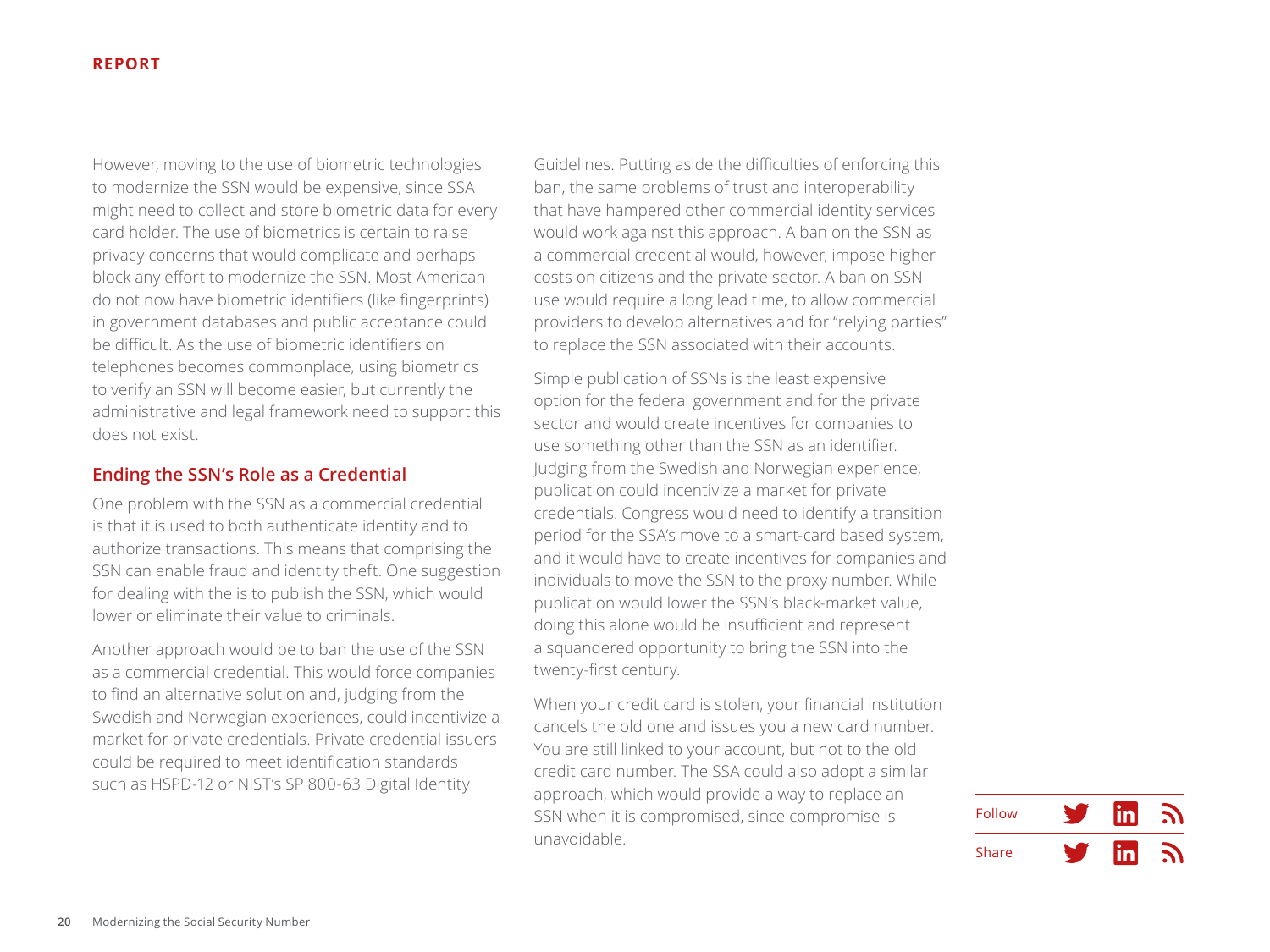# <span id="page-20-0"></span>**The Credit Card Model**

When credit cards were first introduced, a customer presented their card to the merchant, who recorded the account number and the transaction's value and then sent that information to the card issuer for payment. As fraud increased, merchants might ask to see a driver's license. As transactions moved online, when you swiped your card on a device, it would connect to a credit card company's records, showing whether you had sufficient funds and, later, if the transaction was in some way unusual (from a strange location or for an unusual amount). The addition of a chip to the card makes them more difficult to counterfeit and can allow companies to require that you also enter a pin number as a second layer of confirmation.

The simplest approach to modernization would be for the U.S. to transform the venerable Social Security Card into a "smart card." Instead of receiving the printed paper card, new enrollees would get a plastic smart card, and existing account holders would receive a replacement smart card.

What makes the cards "smart" is that the chip they carry can be "read," and if the reader connects to a network, the information carried on the smart card can be checked and verified against a remote database. Smart cards were adopted by credit card companies some time ago as a way to reduce fraud. Most people are familiar with smart cards, which would ease the burden of both acceptance and transition for SSN holders. Even if nothing else was changed, a smart card would

be an improvement over the current paper card. One benefit is that smart cards allows us to end the use of the SSN itself as a credential. A smart card provides the foundation—for use now or for later—to build a more secure system.

For a modernized SSN, this means the number on your SSA-issued smart card will not be your SSN account number. Instead, it will be a proxy number that links to your SSN account. In this approach, citizens would get two numbers from the SSA. The first would be the traditional SSN; the second would be a proxy number linked to the SSN. If this proxy number was compromised, a new proxy number could be generated. The SSN itself could be kept secret and encrypted, and any replacement number could be controlled by the SSA. The SSN itself would not be used in commercial transactions—use of the SSN for commercial purposes could even be forbidden by law once the proxy number system became available.

People are familiar with this credit card model. Your credit card has a number used to authorize transactions. It is linked to an account at a financial institution that has its own account number. When your credit card is stolen or compromised, you notify the card company, which generates a new credit card with a new number for you that is linked to your account, whose number does not change. Having two separate numbers solves an essential problem. The account number is used to identify, but it cannot be used to authorize transactions.

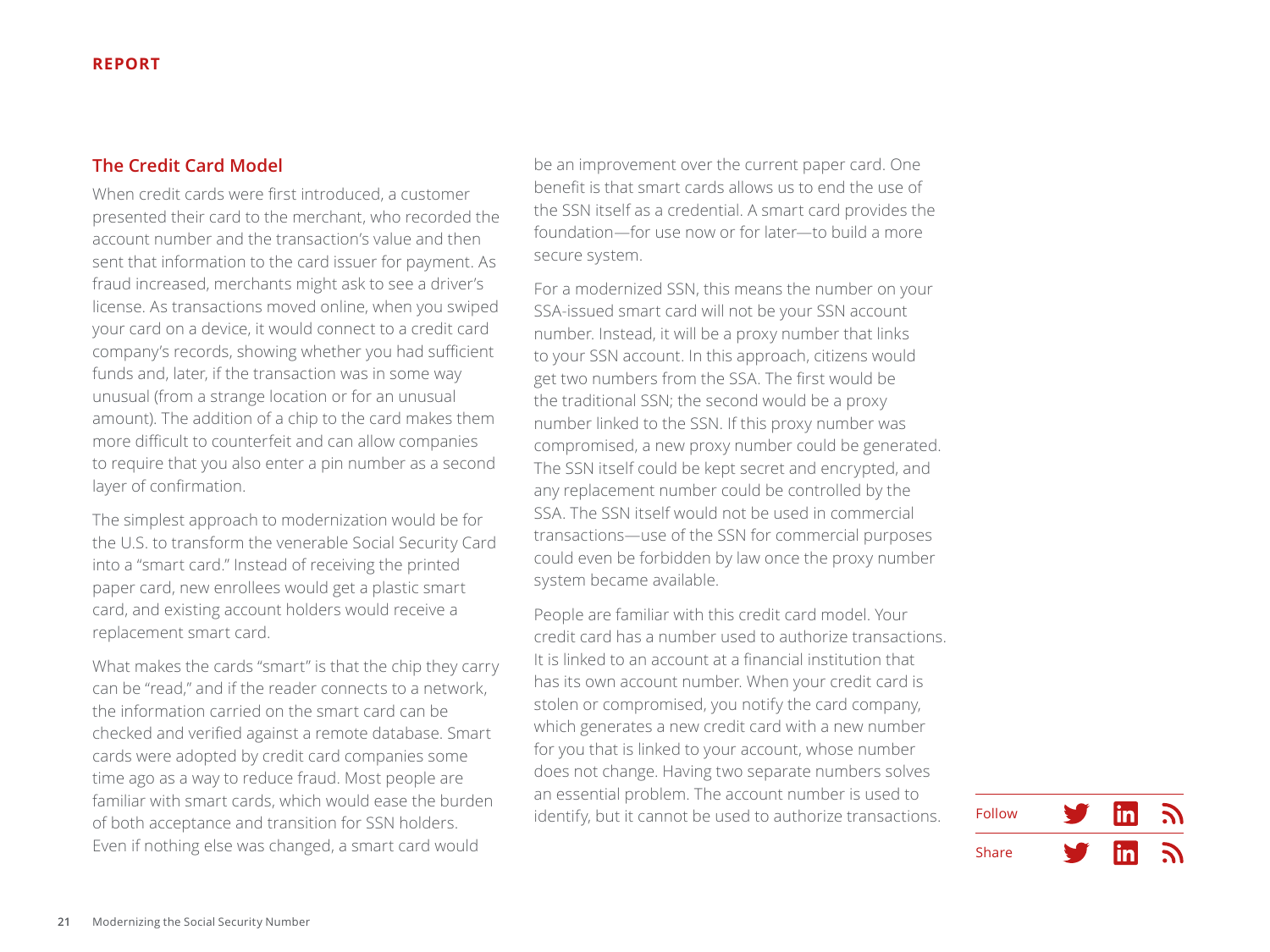For this to work, merchants, banks, and others who now use the SSN will need some way to verify that the proxy number links to a real SSN account. This means the SSA will need some sort of verification process similar to that used by credit card companies. When you insert a credit card into a card reading device, that device connects to the credit card company's database where the information stored on the chip is verified. You present your credit card, then the number is automatically checked to see if the card has been reported stolen or if there are indications of fraud. The credit card company then authorizes the transaction. The entire process usually takes a few seconds.

Credit card companies already make use of this approach to reduce fraud. They have developed sophisticated algorithms to spot fraudulent charges. These algorithms compare a transaction to a pattern based on previous transactions to determine if it is legitimate or not. The appearance in the last decade of major information brokers, who have amassed collections of records on millions of individuals, simplifies this transactional approach to authentication. Highspeed digital networks allow for rapid checking against these databases. While the SSA would not need to duplicate these high-end anti-fraud systems, they could be precedential for improved efforts to identify fraud in the application for a card. An SSN verification system could build off existing verification systems already in use by the SSA where an employer submits an SSN to see if it is a real number, except now these systems would need to be expanded to confirm that the proxy

number is linked to a real account. At some point in the future, the SSA could even develop a mobile app for the verification process.

The SSA currently operates two verification services to confirm the SSN and name of an individual for wage reporting purposes. One verification process requires registration and the other charges a fee.<sup>7</sup> These are useful, but could be modernized and improved by creating a searchable database, perhaps cross-linked to the SSA's Death Index.<sup>8</sup> Other data could also be appended depending on the degree of privacy sensitivity, allowing an assertion of identity based on an SSN to be verified.

If the United States was to move to a smart card system similar to that used by credit card companies, it would need to adapt the existing verification system to allow companies to check if the proxy SSN was still valid. The SSA could adopt additional measures similar to those used by financial institutions to identify possible fraudulent use. The SSA would also need some system for citizens to report when their number has been compromised and needs to be replaced.While creating a searchable database has associated costs for the SSA, it would be cheaper than the annual cost of fraud and identity theft (an estimate in the Economist pegs this at \$16 billion).<sup>9</sup>

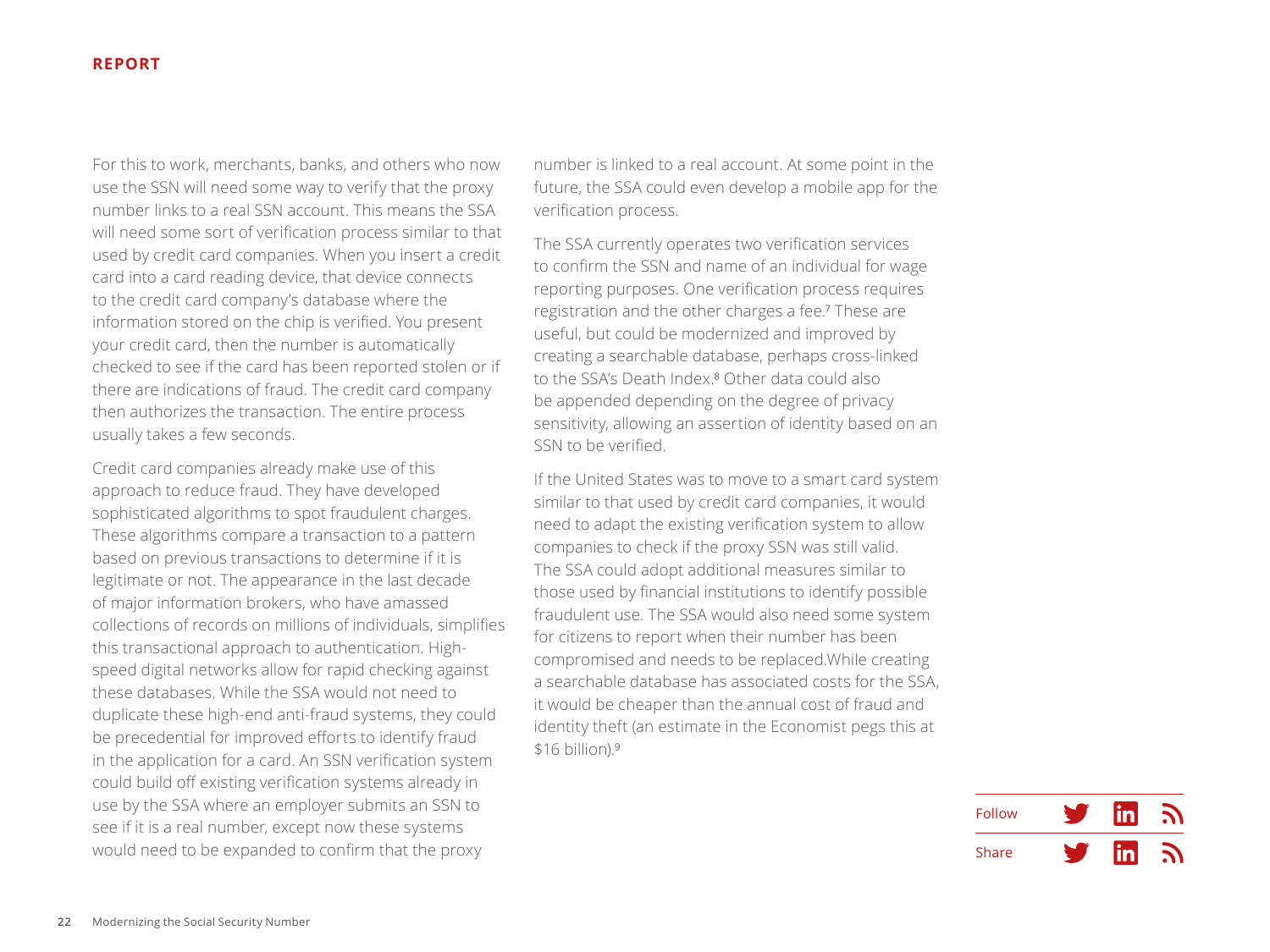# <span id="page-22-0"></span>**Replacing a Compromised SSN**

Currently, it is very difficult to replace a compromised SSN. If the SSA moved to a proxy system, this difficulty could be reduced. Exchanging a compromised proxy number would require a citizen going to SSA and requesting a replacement number. Before issuing a replacement, SSA would need to verify that the request was legitimate. Banks and online merchants use multifactor authentication to verify such requests. This uses a shared secret, usually a password, and then some other some other secret to verify identity. The SSA could do the same. The transition burden would be reduced as many citizens are already familiar with these systems.

The SSA could, for example, issue its customers a PIN for use with their smart card, and the PIN would be needed to request a new number. The SSA would need the ability to receive a request, verify the password, and have on file an email address or phone number to which an authorizing code could be sent. Citizens would receive a new smart card with a new proxy number.

This sounds complicated, but hundreds of millions of commercial transactions are carried out every day using this approach. There are costs, however. Non-recurring costs include replacing paper cards with plastic smart cards, building an online account verification system at the SSA, and the cost to firms and agencies of changing numbers used in existing accounts from the real SSNs to the proxies. Recurring costs would include providing the verification service and the cost of regenerating a

new proxy number. The United States could consider user fees (something almost certain to be unpopular, although we charge for passports and driver's licenses), or a modernized SSN could be funded from general revenues. No modern system comes without cost.

Given the immense experience of the private sector, the United States could choose to rely on private-sector service providers to supply the smart card and the proxy number. The SSA would still need to create and hold the actual account number. Commercial venders already have the "backroom" processes needed for a smart card. The SSA could subcontract the card issuance process to the private sector since this would reduce the burden on the SSA. The United States would need to develop privacy rules that restrict the ability of a private-sector provider to "harvest" data for commercial purposes.

One consideration to bear in mind is the transition cost of moving to any new system. Countries with smaller populations face a lesser burden as they have fewer people and fewer companies involved. The complexity of improving online authentication for a massive economy like the United States argues for an iterative approach and for using technologies that are already familiar to people.

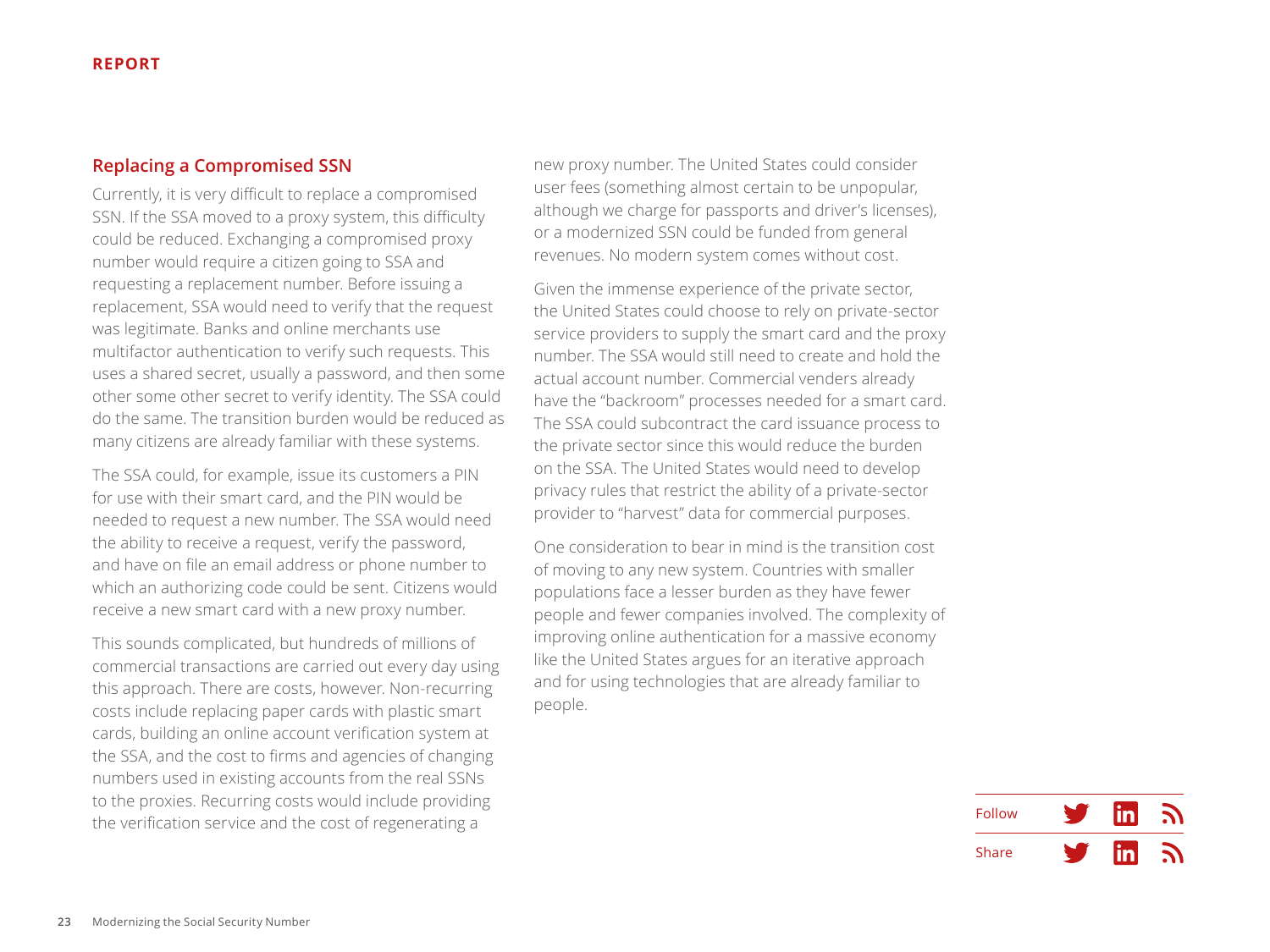# <span id="page-23-0"></span>**Moving Ahead**

The internet has been reshaped by the use of mobile apps, small specialized programs designed for mobile devices. This is how most people connect and it is likely to become the way that people will authenticate themselves. The combination of apps and fast mobile connectivity will provide new means to authenticate identity. Apps by themselves are not a solution. The primary problem for authentication is trust, not technology, and making authentication using apps on a mobile device trustworthy will require a reliable foundation. A digital SSN is the best way to provide this foundation.

The United States needs to move the Social Security card into the twenty-first century. The SSN has become crucial for U.S. commerce. Modernization must safeguard this. It is the central identifier for the U.S. economy, linking disparate records held by a wide range of organizations to a single individual. Modernization should change the SSN from its current form and replace it with a dynamic credential that relies on online processes for confirmation and provides a path forward for the adoption of new technologies developed in the private sector, such as mobile authentication apps or blockchain.

We recommend smart cards as the best path for modernization for several reasons. First, there is already extensive experience with smart cards on a mass scale. This can minimize implementation problems and maximize public acceptance. Second, smart cards allow an incremental approach to SSN modernization which,

given political sensitives over privacy, can avoid some of the pitfalls that have hampered previous U.S. efforts on authentication of identity. Third, SSN databases that could support a smart card already exist, the SSA already has some (limited) verification processes, and the SSA is a trusted issuer. This would ease the transition to a new card and help address concerns. Alternative approaches are less attractive. A national identity program is politically unfeasible, and there is no broad market for private-sector authentication solutions.

The advantage in credentialing lies with federal and state government agencies. They have public trust. They began issuing credentials to provide access to some service, (e.g., social insurance, driving, and crossing borders). These credentials were not designed for online use, but they are cheap and reliable, and the SSN has become a core element of online commerce. Essentially, identity and credentials have become a new government service paid for by general revenues and available to all citizens that companies can use, the way they use highways.

There is not going to be some grand scheme for national authentication that will work. U.S. politics are too convoluted for that, the country is too big, and the commercial incentives are not there. The European experience suggests that governments can mandate the use of secure credentials for accessing government services, but commercial applications are best left to the market to develop. A smart card SSN with the necessary "backroom" support would lay the foundation for private-sector innovation in identity and, with

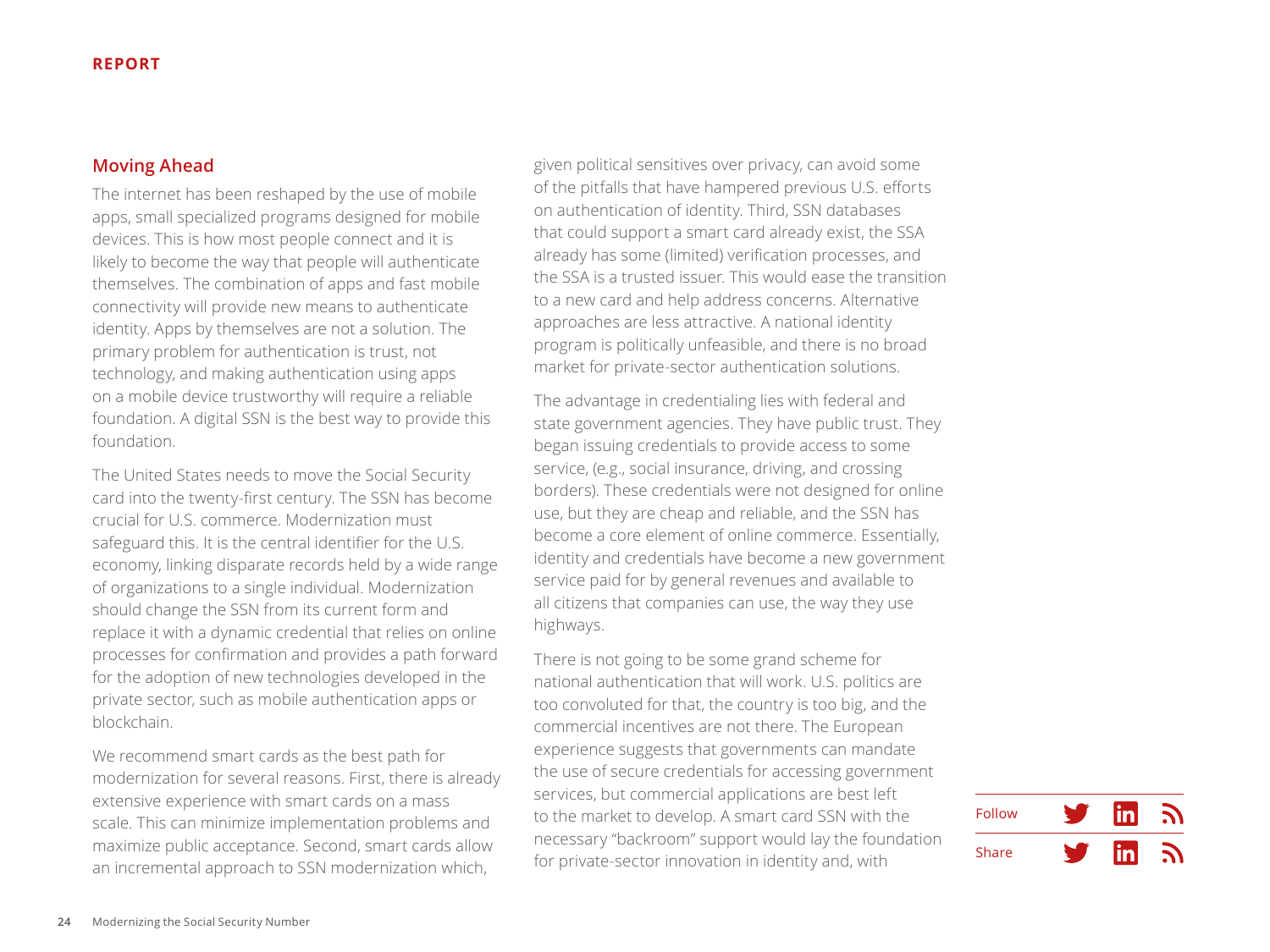experience and legal modernization, could lead to a more secure and interoperable online authentication system. There are new opportunities that could arise from ubiquitous smart phones and credit cards and new forms of encryption and verification, such as blockchain, but experimentation and development will need to be based on a secure foundation. This experimentation is best left to private-sector entrepreneurs and innovators, working off a secure foundation of a modernized SSN.

In this political and commercial environment, an incremental approach will work best. The first step is to move the SSN from paper to plastic and build the infrastructure needed to make it a verifiable base for online credentialing (and there are plenty of example on how to do this, as all the major internet companies run their own proprietary credential services). Our ultimate goals should be to make accessing government services as easy as accessing Amazon or Google and to build the online infrastructure to support a credentialing system that will allow companies to build and create commercial opportunities.

Moving to a more secure and modern SSN will be a complex transition, but we can take advantage of the experience of many companies in going online and the growth in internet connectivity that has occurred in the last decade to create a modernized SSN that can sustain both the delivery of government benefits and improvements in online authentication well into the twenty-first century. Authentication of identity will now occur in an environment of ubiquitous networks and

internet access best supported by smart cards. Smart SSN cards can enable online authentication by providing a digital credential and by allowing for confirmation of the credential's validity. For optics alone, it would be nice to move from a printed paper card largely unchanged since the 1930s.

This is not the job that the SSA was created to do, but given the centrality of the SSN in the online environment, the SSA, with increased resources, is best placed to do it. Using the SSA will reduce some of the governance problems an online authentication system would face and the SSA's credibility and existing programs create opportunities to take another step. Modernizing the SSN may require new legislation and funding, but it is the step towards better authentication most likely to succeed.